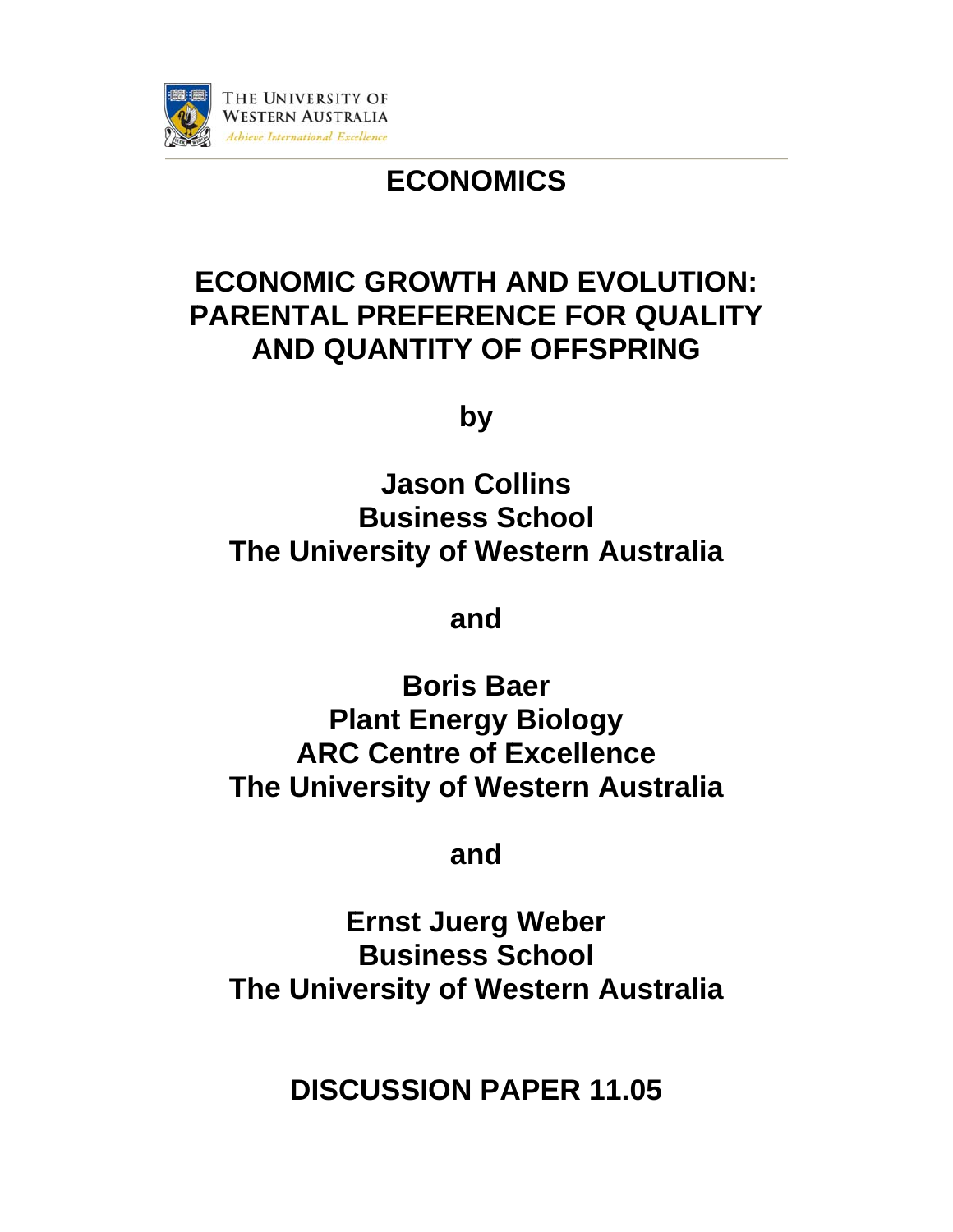# **ECONOMIC GROWTH AND EVOLUTION: PARENTAL PREFERENCE FOR QUALITY AND QUANTITY OF OFFSPRING**

by

Jason Collins The Business School University of Western Australia

and

Boris Baer Plant Energy Biology ARC Centre of Excellence The University of Western Australia

and

Ernst Juerg Weber Business School The University of Western Australia

Draft version: 5 May 2011

#### DISCUSSION PAPER 11.05

*Abstract* 

This paper presents a quantitative analysis of the model developed in Galor and Moav, *Natural Selection and the Origin of Economic Growth* (2002), in which agents vary genetically in their preference for quality and quantity of children. We simulate a parametric form of the model, enabling examination of the transition from Malthusian stagnation to modern rates of economic growth. The simulations allow an assessment of the strength of the biological foundations of the model and demonstrate the susceptibility of the modern high-growth state to invasion by cheaters. Extending the model from two to three genotypes suggests the possibility of a return to Malthusian conditions rather than a permanent state of modern growth.

**Key words:** Evolution, Growth, Natural selection, Education, Human capital

For their comments, we thank participants in seminars with the University of Western Australia

economics discipline, UWA Centre for Evolutionary Biology and ETH Zurich experimental ecology and theoretical biology groups.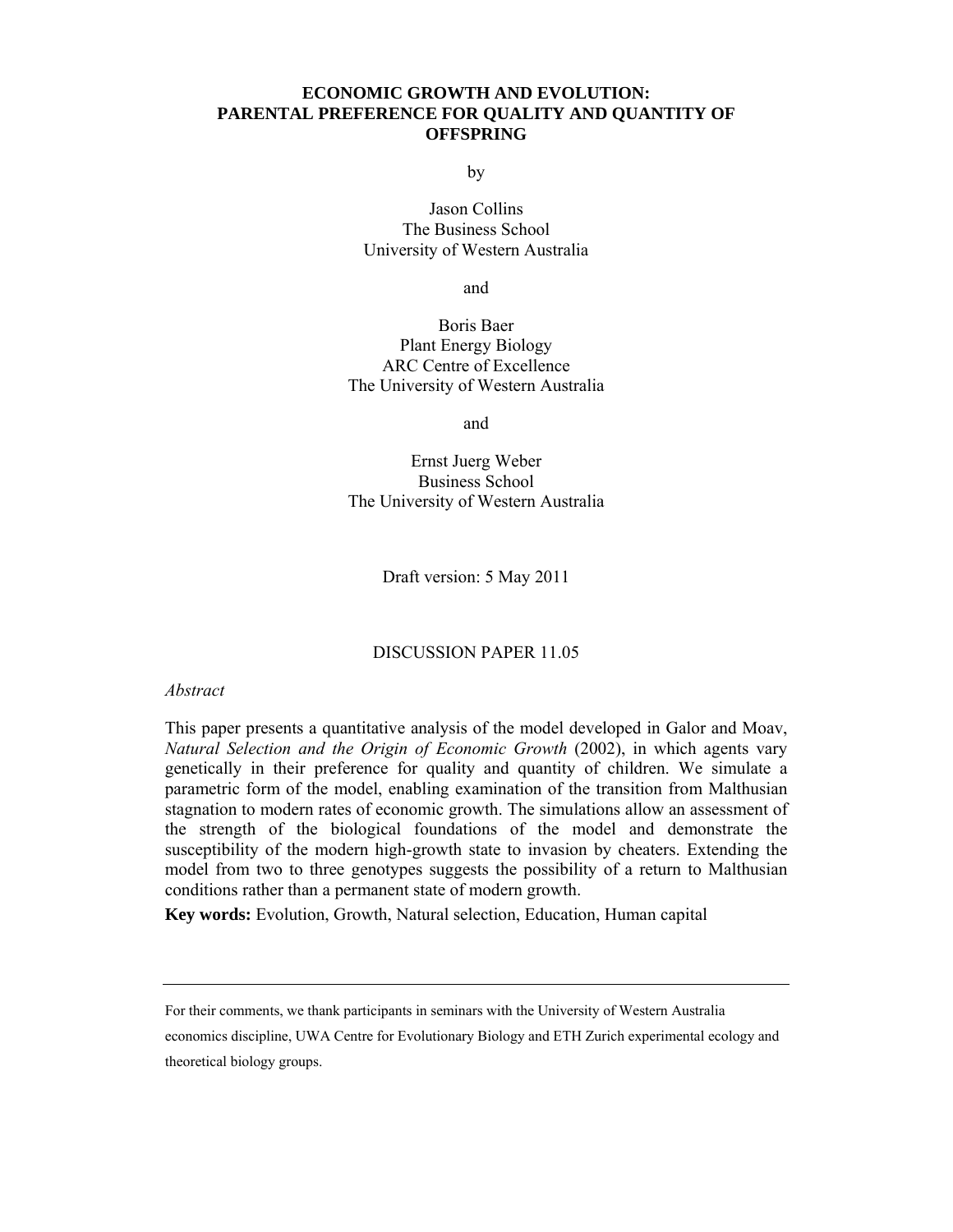# **1. Introduction**

 $\overline{a}$ 

Over the past thirty years, there has been an increasing scientific interest in using evolutionary theory to explain human economic behaviour. Since the advocacy of this approach by Becker (1976) and Hirshleifer (1977), Darwinian (1859) thinking has been used to explain the evolution of human risk preference (Rubin  $\&$  Paul II 1979), time preference (Hansson & Stuart 1990, Rogers 1994, Robson & Samuelson 2007, Robson & Szentes 2008), and the shape of utility functions (Netzer 2009).<sup>1</sup> More recently, evolutionary theory has been applied to the emergence of modern economic growth.

Galor and Moav (2002) developed a unified growth model in which natural selection favours traits that affect the economic environment. This model was the first to use frequency changes of heritable traits to explain the shift of human populations from Malthusian stagnation to modern economic growth. Galor and Moav proposed a geneencoded preference for quality or quantity of children, which is similar to *r*/*K* selection in behavioural ecology. The quantity-quality trade-off has been hypothesised as an economic factor by, among others, Becker (1960), and Becker and Lewis (1974). Becker et al. (1990) considered the link between the quantity-quality trade-off and economic growth.<sup>2</sup>

In the Galor and Moav model, individuals who invest in the education of their children have an evolutionary advantage in the early stages of economic development. As technological progress depends on human capital and the returns to education increase with technological progress, this positive feedback ultimately results in an escape from Malthusian stagnation. Galor and Moav noted that natural selection might favour other growth promoting traits. For example, Galor and Michalopoulos (2011) suggested that entrepreneurial spirit creates an evolutionary advantage in the early stages of economic development, while less entrepreneurially spirited individuals do well in mature economies. The positive feedback between entrepreneurial spirit and economic development lifts the economy out of Malthusian stagnation.

<sup>&</sup>lt;sup>1</sup> Alchian (1950) and Nelson and Winter (1982) applied evolutionary concepts to the theory of firm and industrial organization.

 $2^{2}$  Increasing technological progress and variation in heritable preferences underlies the trade-off in the Galor and Moav model, while a substitution effect due to higher income drives the trade-off proposed by Becker at al.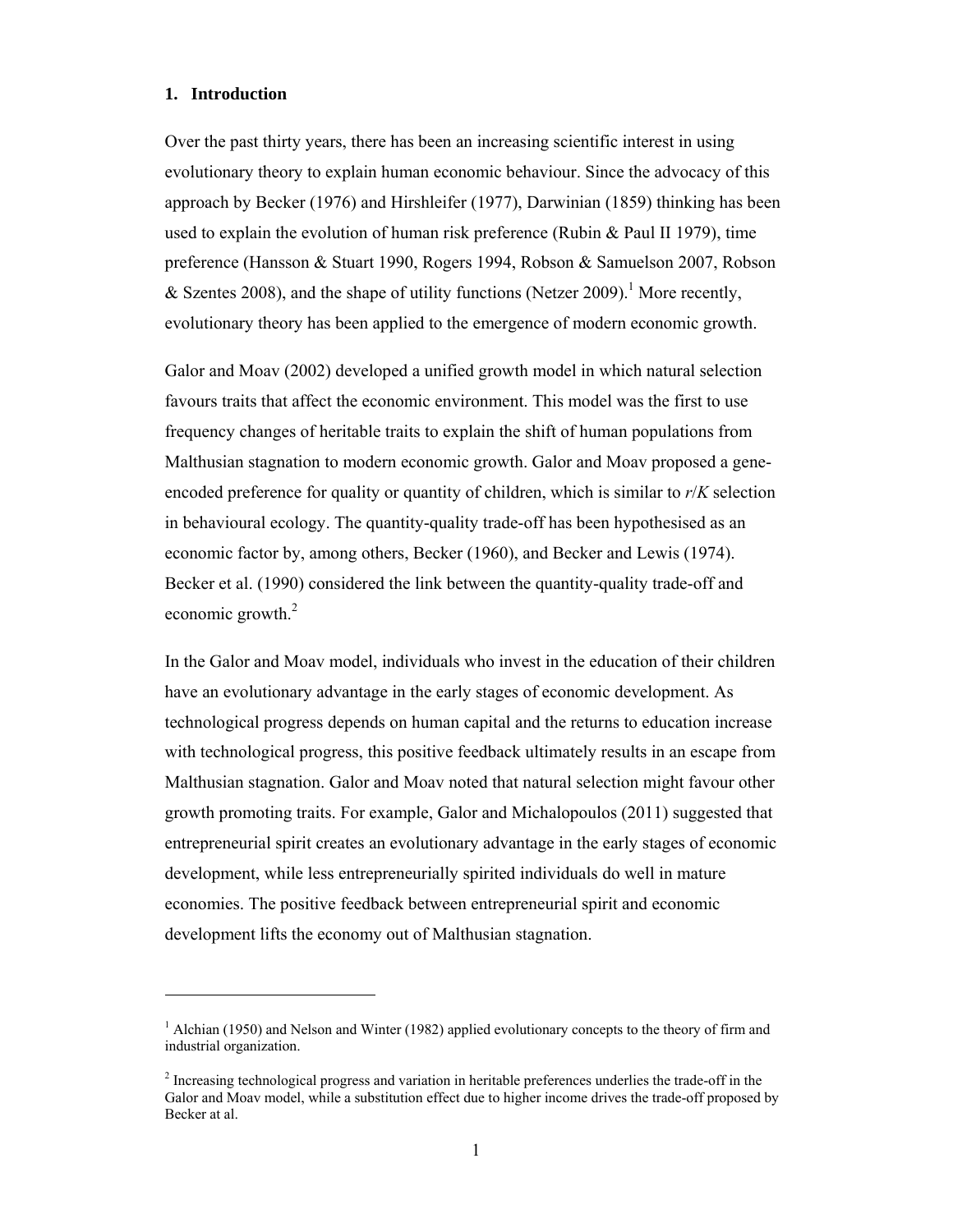Galore and Moav (2002) investigated the dynamics of their model analytically using phase diagrams. In this paper, their model is analysed numerically by simulation. The method is similar to the one that Lagerlof (2006) used to simulate the model of Galor and Weil  $(2000)$ .<sup>3</sup> The advantage of simulation is that it allows exploration of a richer specification of models for which there exists no closed-form solution. In particular, it will be possible to consider more than two genotypes with different preference for quality and quantity of children, which may emerge either though migration or mutation. This allows a demonstration of the susceptibility of the modern high-growth state to invasion by cheaters. The extended model suggests the possibility of a return to Malthusian conditions after the modern period of economic growth rather than a permanent continuation of growth.

### **2. Background**

Besides Galor and Moav (2002), several other authors applied evolutionary theory in the analysis of economic growth and the transition from the Malthusian state to modern rates of growth. In their seminal paper on the evolution of preferences for saving and labour supply, Hansson and Stuart (1990) proposed that human preferences depend on the availability of resources. Harsh natural environments select for genotypes that have a stronger preference for saving, leading to an equilibrium with low population density and high per-capita capital. Selected traits include a preference for work and accumulation of physical capital. This might explain why humans left the Malthusian state first in regions with harsh winters.

Clark (2007) suggested that selection for certain heritable characteristics accounted for the Industrial Revolution. While open as to whether these traits were transmitted genetically or culturally, he found higher reproductive success among wealthy males in England between  $1250$  and  $1800<sup>4</sup>$  He hypothesised that individuals with favoured traits such as a propensity to hard work and saving increased in frequency during this time.

<sup>&</sup>lt;sup>3</sup> The trigger for the take-off in the Galor and Weil (2000) model is increasing technological progress with increasing population, while the Galor and Moav (2002) model relies on investment in education by the quality-preferring types in the population.

<sup>&</sup>lt;sup>4</sup> Clark's proposal followed from work published by Clark and Hamilton (2006) on the reproductive success of the wealthy in England.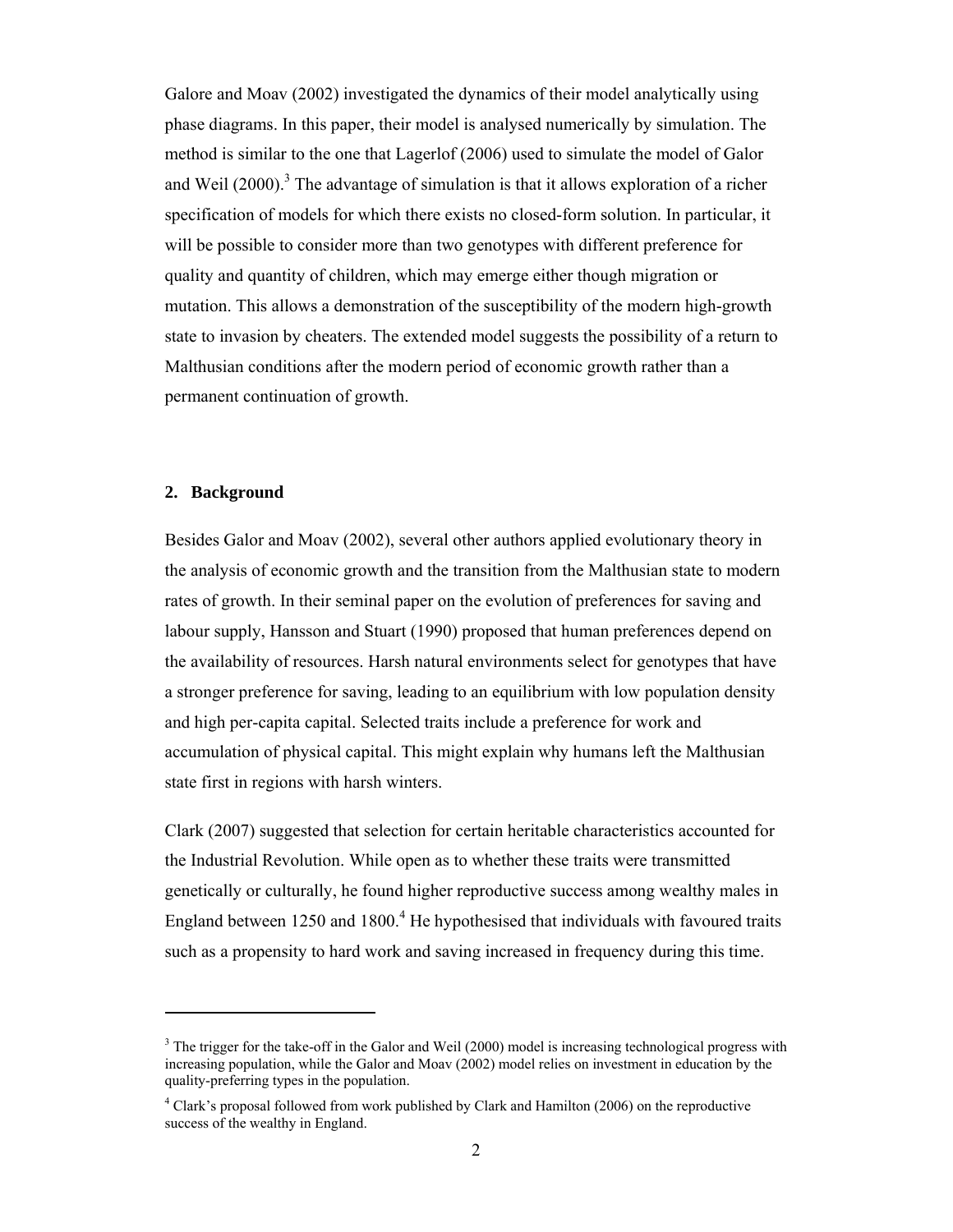This change in population composition could then have provided the basis for the Industrial Revolution.

The increasing availability of population genetic data, such as Cavalli-Sforza et al. (1994), has led to more research. Spolaore and Wacziarg (2009) linked differences in economic development with the genetic distance between populations, which depends on the time elapsed since two populations shared a common ancestor. They proposed that genetic distance increases income differences because it may act as a barrier to the diffusion of technological development between populations. As genetic distance is based on neutral genes that are not subject to selection pressure, their hypothesis does not rely on any difference in economic traits between populations. Differences in income may arise merely by chance and the failure of technological advances to diffuse through the genetic distance barrier.

Recently, Ashraf and Galor (2010) proposed that the geographic distance of a population from Africa has affected the level of growth and development across regions. They found that populations with elevated or reduced genetic diversity have experienced the lowest level of economic development since the Industrial Revolution.<sup>5</sup> Indigenous populations of the Americas have the lowest level of genetic diversity due to the founder effect, whereas Africans have the highest.<sup>6</sup> The hump-shaped relationship between genetic diversity and economic development is due to a trade-off between the costs and benefits of genetic diversity. A high level of genetic diversity expands the production possibilities through complementarities in knowledge production but disrupts the diffusion of technology due to lower levels of trust and cooperation between dissimilar individuals.

#### **3. The Galor and Moav model**

 $\overline{a}$ 

Galor and Moav (2002) developed an overlapping generations model, with each agent living for two periods (childhood and adulthood). In childhood, agents are passive and

 $<sup>5</sup>$  Genetic diversity was measured using expected heterozygosity, an index of the probability that two</sup> individuals, selected at random from the relevant population, are genetically different from one another.

<sup>&</sup>lt;sup>6</sup> The founder effect is the loss of genetic diversity that occurs when a small subset of a larger population establishes a new population.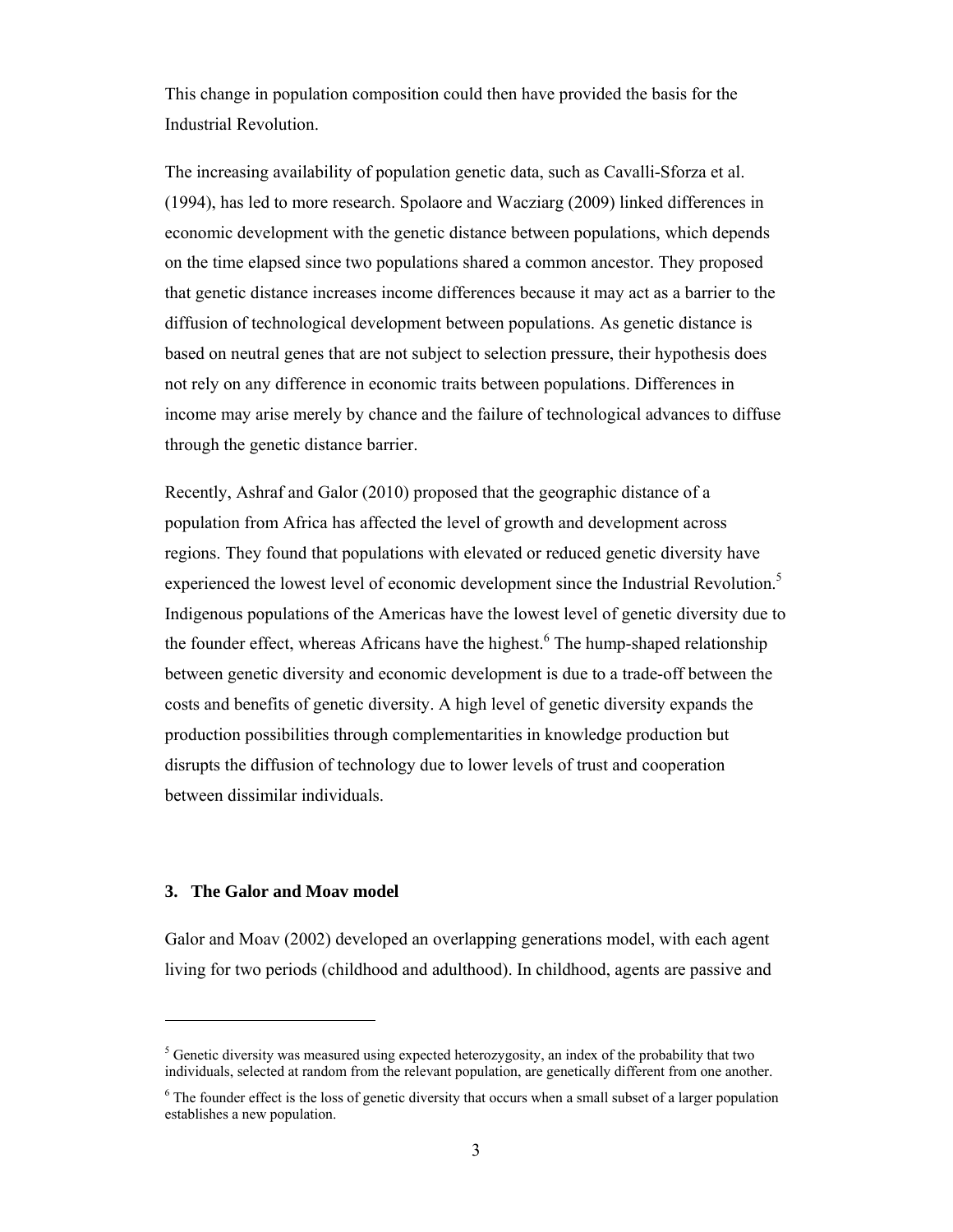they receive education. During adulthood, agents decide on how much time to dedicate to work or childrearing and they choose the number of children and their education. Reproduction is asexual by a single parent.

Production in the economy occurs with inputs of labour,  $H_t$ , and a limited resource,  $X$ , which may be called land.  $H_t$  measures the aggregate quantity of efficiency units of labour at time  $t$ . Aggregate output,  $Y_t$ , is given by a constant returns to scale technology:

$$
Y_t = H_t^{1-\alpha} (A_t X)^{\alpha} \qquad \alpha \in (0,1)
$$
 (1)

 $1-\alpha$  is the labour share of production. The level of technology,  $A_t$ , is determined endogenously in the model.

Assuming there are no property rights over land, the return to land is zero and the wage per efficiency unit of labour,  $w_t$ , is the output per unit of labour,  $x_t$ .

$$
w_t = x_t^{\alpha} \tag{2}
$$

where  $x_t = \frac{A_t X}{H_t}$ 

The population consists of two genotypes  $(i = a, b)$  with different preferences between the quality and quantity of their children. The utility function is:

$$
u_t^i = (1 - \gamma) \ln c_t^i + \gamma [\ln n_t^i + \beta^i \ln h_{t+1}^i]
$$
  
\n
$$
\gamma \in (0,1); \quad \beta^i \in (0,1]; \quad i \in a, b
$$
 (3)

where  $c_t^i$  is the consumption of an individual with genotype *i* in period *t*,  $n_t^i$  is the number of children, and  $h_{t+1}^i$  is the level of human capital of each child. The parameter  $\gamma$  measures the relative weight of children in the utility function, and the parameter  $\beta^i$ determines the weight that a genotype *i* individual gives to the quality of children. Both parameters are inherited without change by the subsequent generations.

In adulthood, agents have one unit of time that they allocate between childrearing and participation in the labour market. Potential income,  $z_t^i$ , is the maximum income that could be earned if the agent's entire time endowment was devoted to labour force participation:

$$
z_t^i = w_t h_t^i = x_t^\alpha h_t^i \tag{4}
$$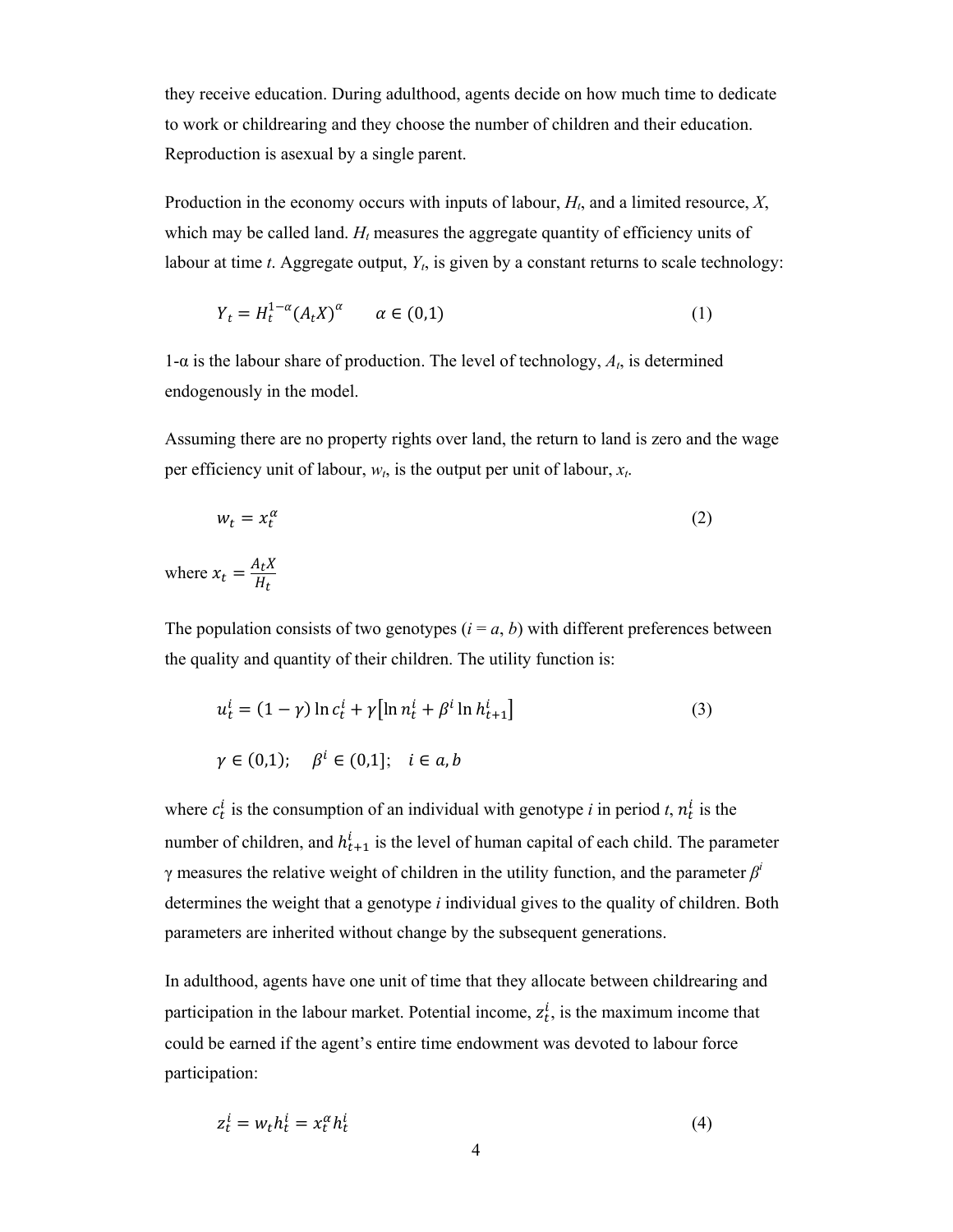A parent incurs a base time cost,  $\tau$ , for each child, with an additional time cost to educate the child to the level of education  $e_{t+1}^i$ .  $n_t^i(\tau + e_{t+1}^i)$  is the total cost of raising a family with *n* children and  $1 - n_t^i(\tau + e_{t+1}^i)$  is the time left for working. Thus, the budget constraint faced in adulthood is:

$$
c_t^i \le w_t h_t^i \left( 1 - n_t^i \left( \tau + e_{t+1}^i \right) \right) \tag{5}
$$

Human capital is a function of education and the technological environment. Education increases human capital, while technological progress reduces the usefulness of existing human capital. The function for human capital and the conditions it must satisfy are as follows:

$$
h_{t+1}^{i} = h(e_{t+1}^{i}, g_{t+1}) \qquad g_{t+1} \equiv (A_{t+1} - A_{t})/A_{t}
$$
\n
$$
h_{e}(e_{t+1}^{i}, g_{t+1}) > 0 \qquad h_{ee}(e_{t+1}^{i}, g_{t+1}) < 0
$$
\n
$$
h_{g}(e_{t+1}^{i}, g_{t+1}) < 0 \qquad h_{gg}(e_{t+1}^{i}, g_{t+1}) > 0
$$
\n
$$
h_{eg}(e_{t+1}^{i}, g_{t+1}) > 0 \qquad h(0,0) = 1
$$
\n
$$
\lim_{g \to \infty} h(0, g_{t+1}) = 0
$$
\n(6)

Human capital increases at a diminishing rate with education  $(e_{t+1}^i)$ , it is eroded at a decreasing rate by technological progress  $(g_{t+1})$ , and technological progress strengthens the effect of education on human capital. Human capital is normalised to one in the absence of education and technological progress.

Substituting equations (5) and (6) into equation (3), a genotype *i* parent of generation *t* faces the following optimisation problem:

$$
\{n_t^i, e_{t+1}^i\} = \operatorname{argmax}\{(1 - \gamma) \ln w_t h_t^i [1 - n_t^i (\tau + e_{t+1}^i)]
$$
  
+  $\gamma [\ln n_t^i + \beta^i \ln h(e_{t+1}^i, g_{t+1})]\}$  (7)

subject to income being enough to meet the subsistence level of consumption  $\tilde{c}$ .

$$
w_t h_t^i [1 - n_t^i (\tau + e_{t+1}^i)] \ge \tilde{c}
$$
  

$$
(n_t^i, e_{t+1}^i) \ge 0
$$
 (8)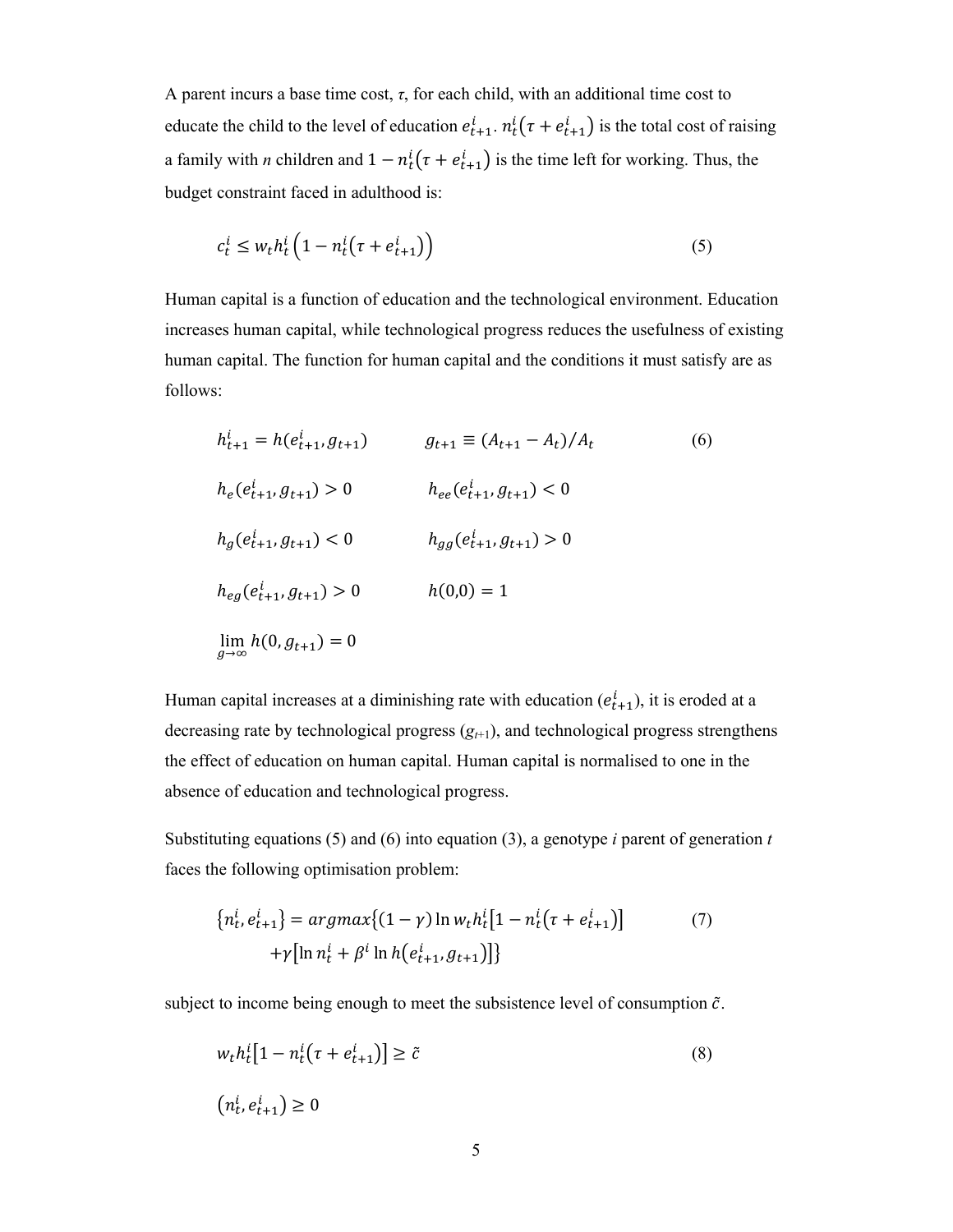The fertility of a genotype *i* individual varies across three scenarios: where the subsistence constraint does not bind, where it binds, and where potential income is insufficient to meet the subsistence level of consumption. Taking the first order condition of equation (7) with respect to  $n_t^i$  gives fertility when the constraint does not bind; solving equation (8) as an equality gives fertility where the constraint binds; and no children are born when the parent is reduced to the subsistence level of consumption. These three scenarios are shown in equation (9):

$$
n_t^i = \begin{cases} \frac{\gamma}{\tau + e_{t+1}^i} & \text{if } z_t^i \ge \tilde{z} \\ \frac{1 - \tilde{c}/z_t^i}{\tau + e_{t+1}^i} & \text{if } \tilde{c} \le z_t^i \le \tilde{z} \\ 0 & \text{if } z_t^i \le \tilde{c} \end{cases} \tag{9}
$$
\n
$$
\text{where } \tilde{z} \equiv \frac{\tilde{c}}{(1 - \gamma)}
$$

The number of children depends positively on potential income and negatively on the time cost of childrearing. Above the critical value  $\tilde{z}$ , only the time costs of childrearing matter. No children are born when the parent is reduced to the subsistence level of consumption.

Taking the first-order condition of equation (7) with respect to the second choice variable  $e_{t+1}$  gives:

$$
\beta^{i}h_{e}(e_{t+1}^{i}, g_{t+1}) - \frac{h(e_{t+1}^{i}, g_{t+1})}{(t+e_{t+1}^{i})} \begin{cases} = 0 \text{ if } e > 0\\ \leq 0 \text{ if } e = 0 \end{cases}
$$
(10)

The first term represents the utility benefit of a marginal increase in investment in the quality of children. The utility benefit of education depends positively on the partial derivative of the human capital function *he* and the weight given to the quality of children in the utility function  $\beta$ . The second term is the utility benefit of a marginal increase in investment in the quantity of children. Optimal behaviour requires that the marginal benefit of education equals the marginal benefit of additional children if the parent chooses a positive level of education.

The following condition ensures that the level of education is positive for those with the highest valuation for quality  $(\beta = 1)$  when technological progress is zero:

$$
h_e(0,0) > \frac{1}{\tau} \tag{11}
$$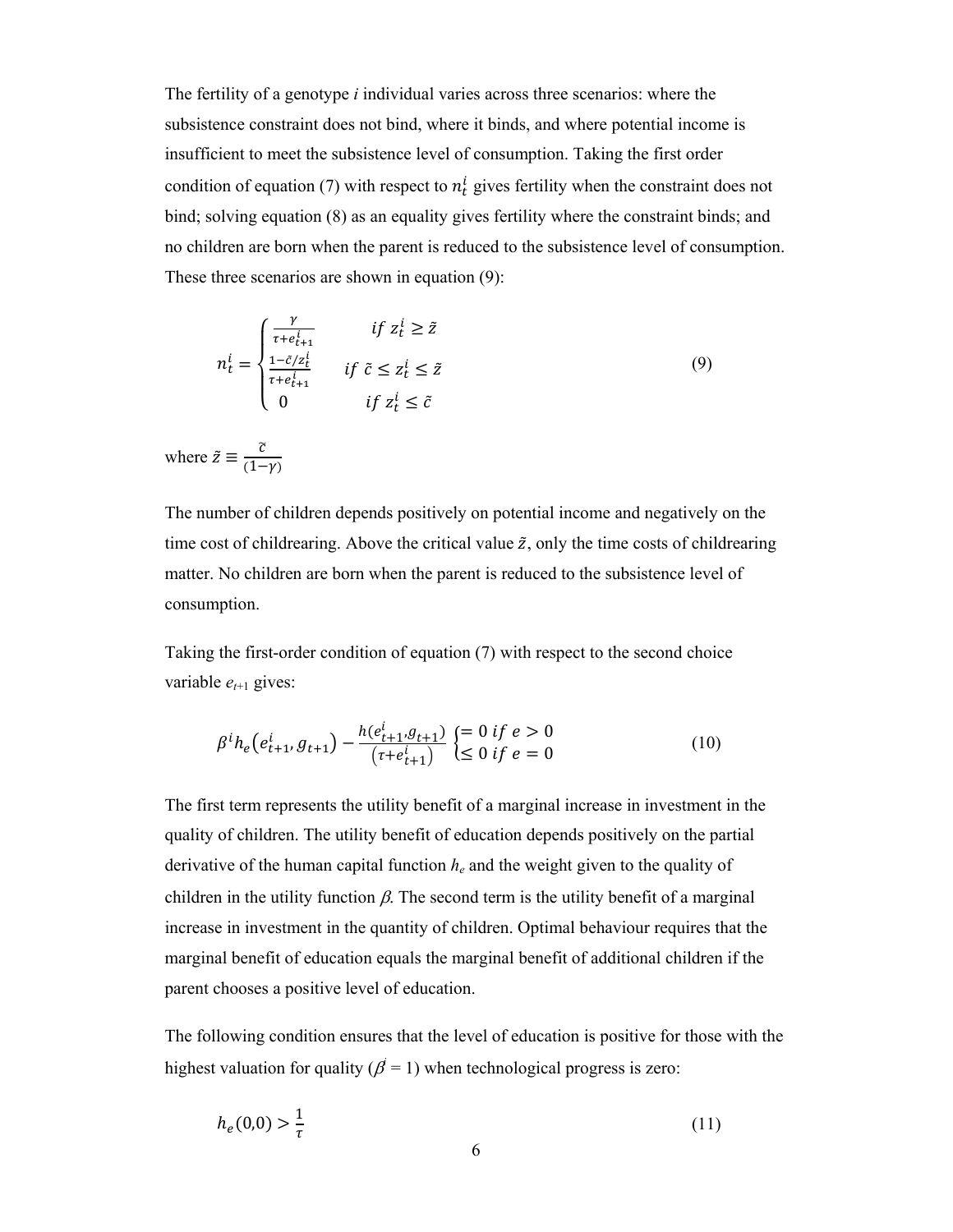If equation (11) is not satisfied, no agents will educate their children, leading to a permanent Malthusian state.

The average level of education in the population, *et*, is:

$$
e_t = q_t e_t^a + (1 - q_t) e_t^b
$$
  
\n
$$
q_t = \frac{L_t^a}{L_t^a + L_t^b} = \frac{L_t^a}{L_t}
$$
\n(12)

 $q_t$  indicates the proportion of genotype *a* in the population, with  $L_t^a$  and  $L_t^b$  the number of genotype  $a$  and  $b$  individuals and  $L<sub>t</sub>$  the total population. It is assumed that technological progress,  $g_{t+1}$ , which determines economic growth, is an increasing and concave function of the average level of education:

$$
g_{t+1} \equiv (A_{t+1} - A_t) / A_t = \varphi(e_t)
$$
  
\n
$$
\varphi_e > 0; \qquad \varphi_{ee} < 0; \qquad \varphi(0) = 0
$$
\n(13)

Finally, the following steps yield the aggregate labour supply function. The number of efficiency units of labour supplied by the population is:

$$
H_t = L_t^a f_t^a h_t^a + L_t^b f_t^b h_t^b = L_t \left( q_t f_t^a h_t^a + (1 - q_t) f_t^b h_t^b \right) \tag{14}
$$

where  $f_t^i$  is the fraction of time used by genotype *i* for labour:

$$
f_t^i = \begin{cases} 1 - \gamma & \text{if } z_t^i \ge \tilde{z} \\ \tilde{c}/z_t^i & \text{if } \tilde{c} \ge z_t^i \le \tilde{z} \end{cases} \tag{15}
$$

Equation (15) reflects the growing allocation of time to child rearing when potential income increases. When income reaches the critical value  $\tilde{z}$ , the fraction of time used for child rearing reaches a maximum of  $\gamma$ , leaving the fraction (1- $\gamma$ ) for labour.

Using equations (14) and (15), the aggregate labour supply is:

$$
H_t = \begin{cases} L_t(1-\gamma)(q_t h_t^a + (1-q_t)h_t^b) & \text{if } z_t^a \ge \tilde{z} \text{ and } z_t^b \ge \tilde{z} \\ L_t(q_t(1-\gamma)h_t^a + (1-q_t)(\tilde{c}/z_t^b)h_t^b) & \text{if } z_t^a \ge \tilde{z} \text{ and } \tilde{c} \le z_t^b \le \tilde{z} \\ L_t(q_t(\tilde{c}/z_t^a)h_t^a + (1-q_t)(\tilde{c}/z_t^b)h_t^b) & \text{if } \tilde{c} \le z_t^a \le \tilde{z} \text{ and } \tilde{c} \le z_t^b \le \tilde{z} \end{cases}
$$
  
\n
$$
\equiv H(L_t^a, L_t^b, e_t^a, e_t^b, g_t, z_t^a, z_t^b)
$$
 (16)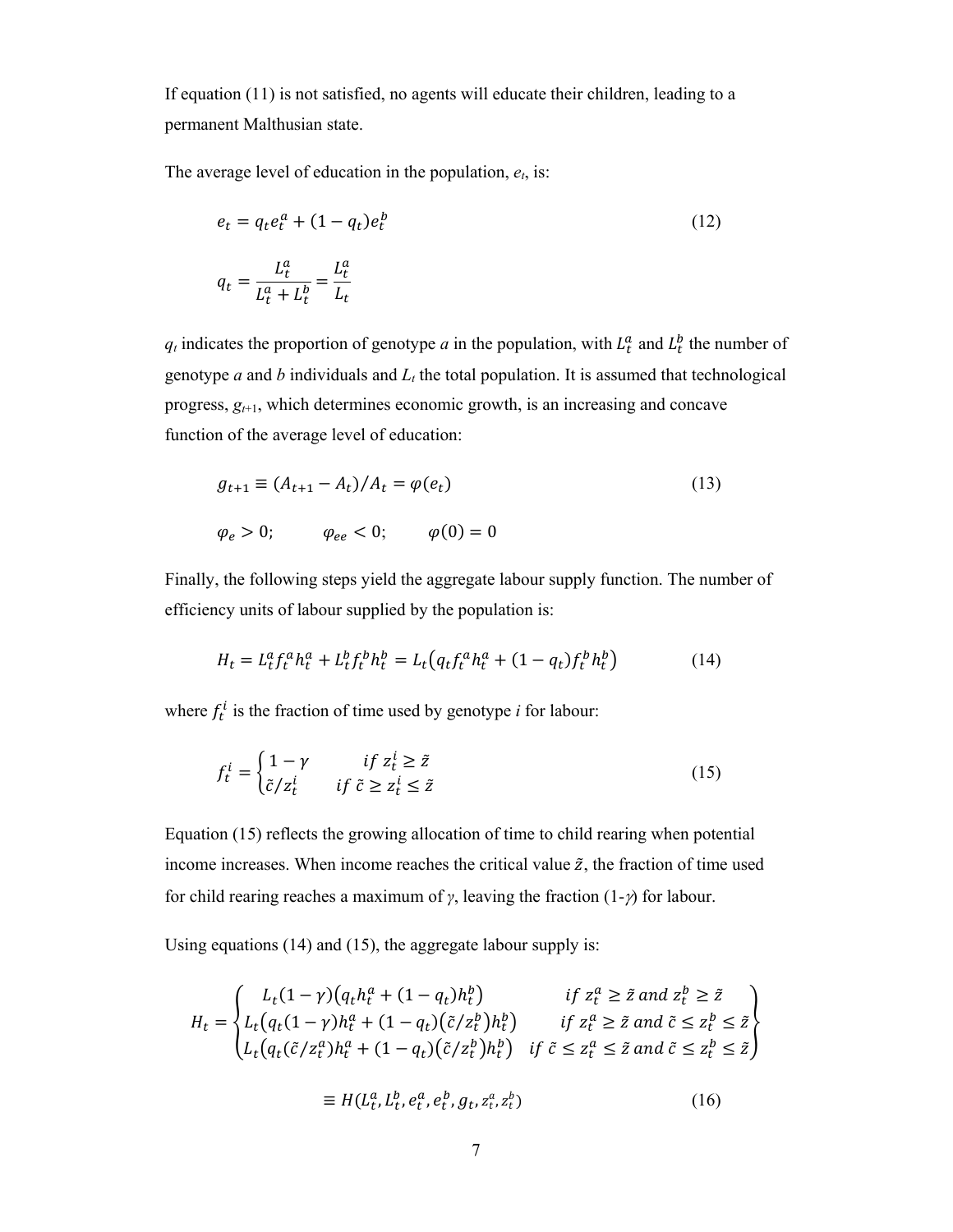# 4. Response curves

Despite each genotype having a fixed preference for quality, this does not result in a fixed level of investment in education over time as the return to education changes with the rate of technological progress. However, the agents' education response curve to the rate of technological progress is fixed. Figure 1 shows how much time each genotype invests into education at a given level of technological progress, with the quality-preferring genotype *a* investing more in education at all rates of technological progress. The shape of the response curves is based on simulations of the model in section 8.<sup>7</sup> The inequality (11) guarantees that quality-preferring genotype *a* parents always choose a positive level of education for their children.





Technological progress (g)

The fitness of a genotype depends on the number of offspring, which determines its prevalence in the population over time. Which genotype has more children in turn depends on the level of technology and economic growth. In the Malthusian state, the

$$
\frac{de}{dg} = -\frac{F_g}{F_e} = -\frac{\beta^i h_{eg}(\tau + e_{t+1}^i) - h_g}{\beta^i h_{ee}(\tau + e_{t+1}^i) - h_e + \frac{h}{(\tau + e_{t+1}^i)}}
$$

The education response curve slopes upward if:  $-\beta^i h_{ee}(\tau + e_{t+1}^i) + h_e > \frac{h}{(\tau + e_{t+1}^i)}$ 

 $\frac{7}{7}$  The slope of the education response curve can be derived by applying the implicit function rule to equation (10). Using  $F(e, g) = \beta h_e - \frac{h(e, g)}{\tau + e} = 0$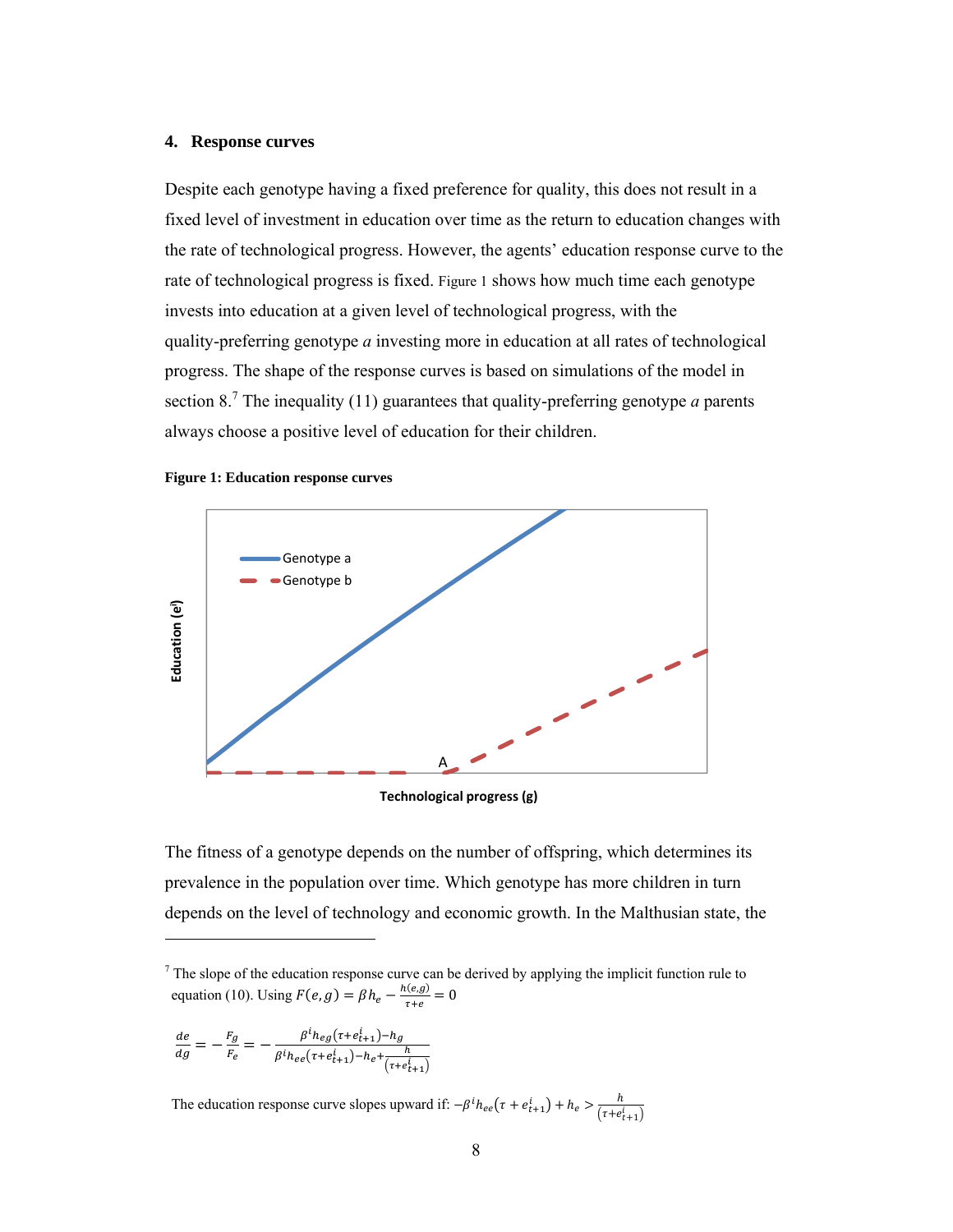quality-preferring genotype has more children because education increases human capital and potential income. The rise in the prevalence of the quality-preferring genotype underpins slow technological progress in the Malthusian state. The rate of technological progress gradually increases until a threshold is reached at which it becomes worthwhile for the quantity-preferring genotype to invest in education. This threshold is given by point A in Figure 1. This positive feedback leads to an acceleration of technological progress and economic growth, putting an end to Malthusian stagnation.

When potential income exceeds the critical value  $\tilde{z}$  for both genotypes, they both will invest the same proportion of time into raising children. However, since  $h_g < 0$ , the technological progress degrades human capital, which makes it costly for the qualitypreferring genotype to maintain the high level of human capital of its children. For this reason, the quantity-preferring genotype gains an evolutionary advantage during the period of economic growth that follows the Malthusian state.

Figure 2 shows the number of children of each genotype as a function of output per efficiency unit of labour,  $x_t$ , which is equal to the wage per unit of human capital. The fertility response curves are based on the optimum conditions in equation (9) and the definition of potential income in equation (4). The quality-preferring genotype can procreate at a lower level of  $x_t$  than the quantity-preferring genotype. Figure 2 illustrates the reversal in relative fitness of genotypes that occurs during economic development.



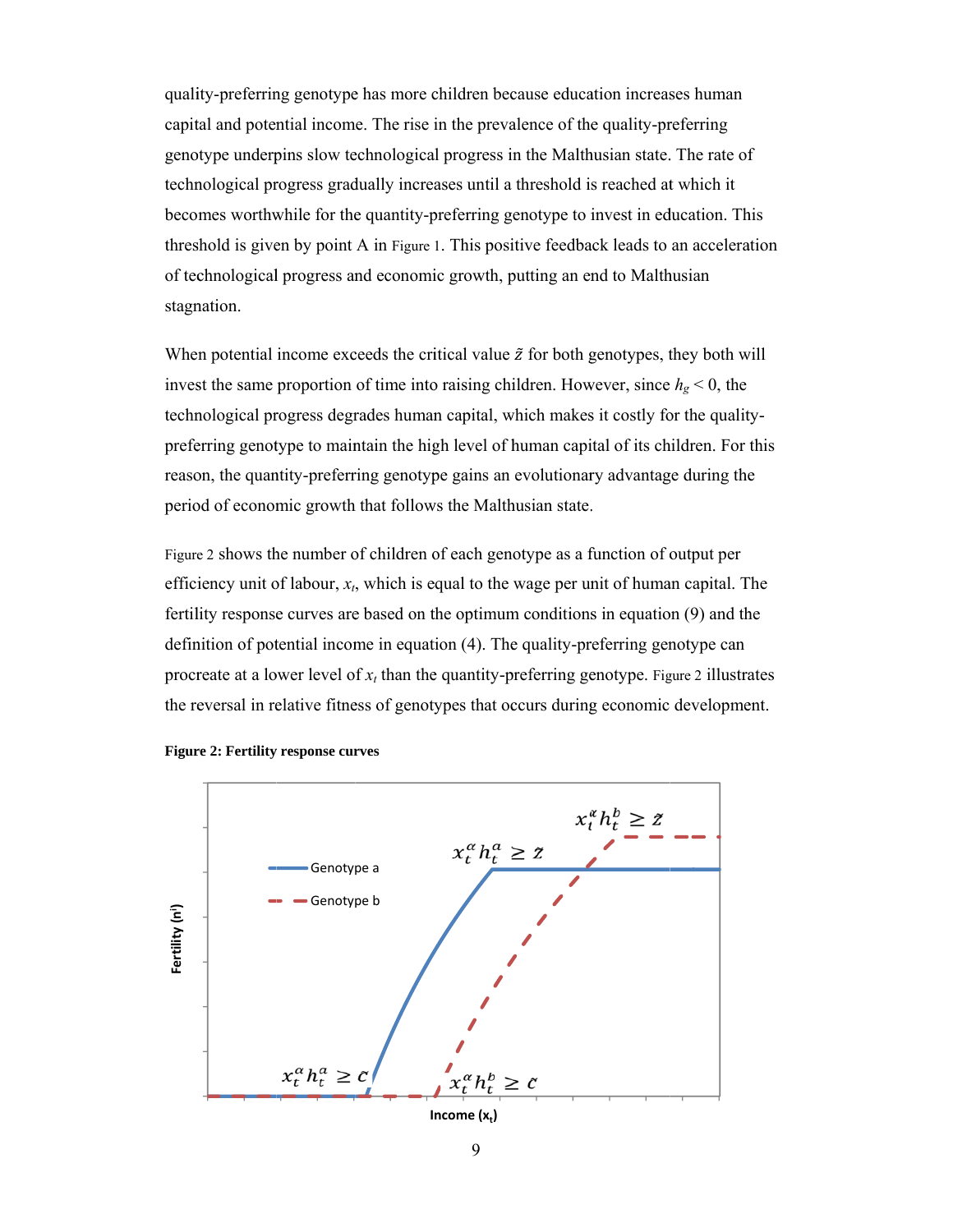The higher fitness of the quality-preferring genotype in the Malthusian state and the quantity-preferring type in the modern growth state is akin to the classical *r*/*K* selection theory in evolutionary biology. Individuals that use the *r* strategy produce many offspring, each of which has a low probability of surviving to adulthood, while *K* strategists produce fewer offspring in which they invest more heavily, giving them a higher probability of surviving to adulthood.<sup>8</sup> *r* strategists exploit less crowded ecological niches, while *K* strategists are favoured in more crowded environments. This behaviour occurs in the Galor and Moav model. In the Malthusian state, where resources are scarce and the economy is effectively crowded, the quality-preferring genotype has higher fitness. In the modern growth regime, the economy has become uncrowded, giving higher fitness to the quantity-preferring genotype.

The education and fertility response functions in Figures 1 and 2 allow limited phenotypic plasticity in the form of varying the level of education in response to technological progress. However, there is no flexibility in other dimensions. In particular, there is no fine-tuning of the response to economic growth to optimise fitness. In the modern growth era, quality-preferring parents engage in a self-defeating strategy of overeducating their children that affects their fitness. Additional flexibility in the education response could materially affect model predictions.

#### **5. Functional forms**

 $\overline{a}$ 

To simulate the model, functional forms for  $h_{t+1}^i$  and  $g_{t+1}$  are needed. The following function for  $h_{t+1}^i$  matches most of the requirements given in equation (6):

$$
h_{t+1}^i = h(e_{t+1}^i, g_{t+1}) = \frac{me_{t+1} + a}{e_{t+1} + rg_{t+1} + a}
$$
\n(17)

This function does not fulfil the condition that  $h_{eg} > 0$  for all values of  $e_{t+1}^i$  and  $g_{t+1}$ , but this is only a sufficient and not a necessary condition. Simulating the model of Galor and Weil, Lagerlof (2004) uses a similar functional form, with  $m = r = 1$ . Defining  $a = \rho \tau$ ;  $\rho \in (0,1)$ , Lagerlof interpreted the parameter  $\rho$  as the portion of fixed time cost

 $8 \text{ In relation to other species, human reproductive strategy of even the quantity-preferring type would be}$ described as strongly *K*. There is considerable debate in the literature as to the appropriateness of applying  $r/K$  selection theory within the human species (for example, see Graves  $(2002)$ ).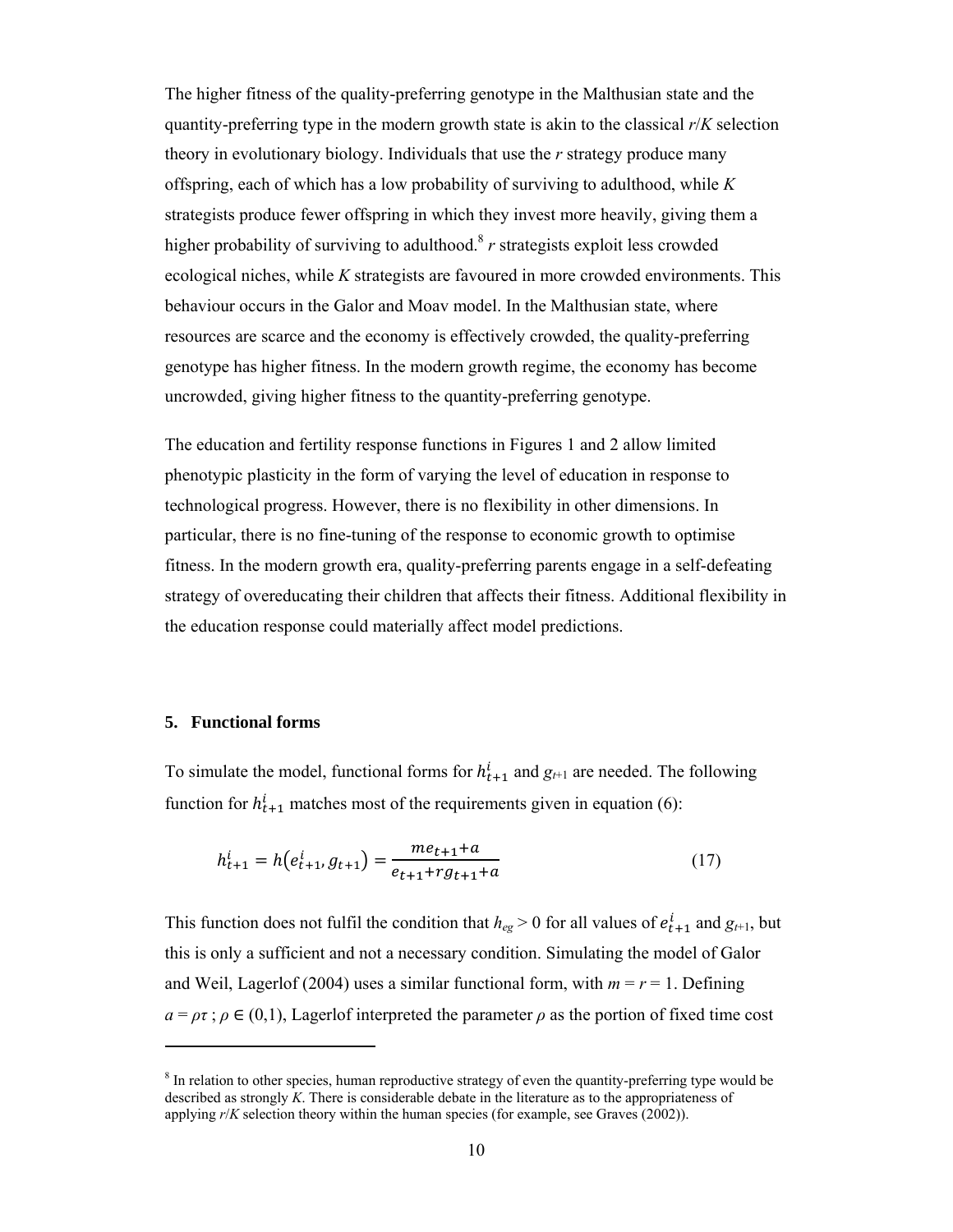of childrearing that contributes towards the development of the base level of human capital.

The parameter *m* is included in equation (17) to allow the condition in equation (11) to be met. Using Lagerlof's definition of  $a = \rho \tau$ , *m* must be bigger than 1.

$$
m > \frac{a}{\tau} + 1 = \rho + 1\tag{18}
$$

This condition ensures that a quality-preferring genotype with  $\beta^a = 1$  will invest in education when there is no economic growth. The parameter  $r$  is selected produce modern rates of education and economic growth.<sup>9</sup>

A simple functional form for equation (13) is the power function:

$$
g_{t+1} = ke_t^d; \quad 0 < d < 1; \ k > 0 \tag{19}
$$

Using equations (10) and (17), the level of education that each genotype gives to its children is:

$$
e_{t+1}^{i} = \max\left\{0, \frac{1}{2m} \Big( \Big( m\big(B^{i} - 1\big)(r g_{t+1} + a) - a\big(B^{i} + 1\big) \Big) + \sqrt{\Big( m\big(B^{i} - 1\big)(r g_{t+1} + a) - a\big(B^{i} + 1\big)\Big)^{2} + 4m\Big( (m B^{i} \tau - a)(r g_{t+1} + a) - a B^{i} \tau \Big) \Big) }\right\}
$$
  

$$
\equiv \varphi^{i}(e_{t})
$$
 (20)

This equation indicates that education in period *t*+1 is a function of the rate of technological progress in period *t*+1, which in turn is a function of the average level of education in period *t*. This link between education in one period and the next is crucial for the transition out of the Malthusian state.

 $\overline{a}$ 

<sup>&</sup>lt;sup>9</sup> The parameter *a* could also be used for this purpose, but reducing *a* tends to increase perturbations and increase the instability of the model.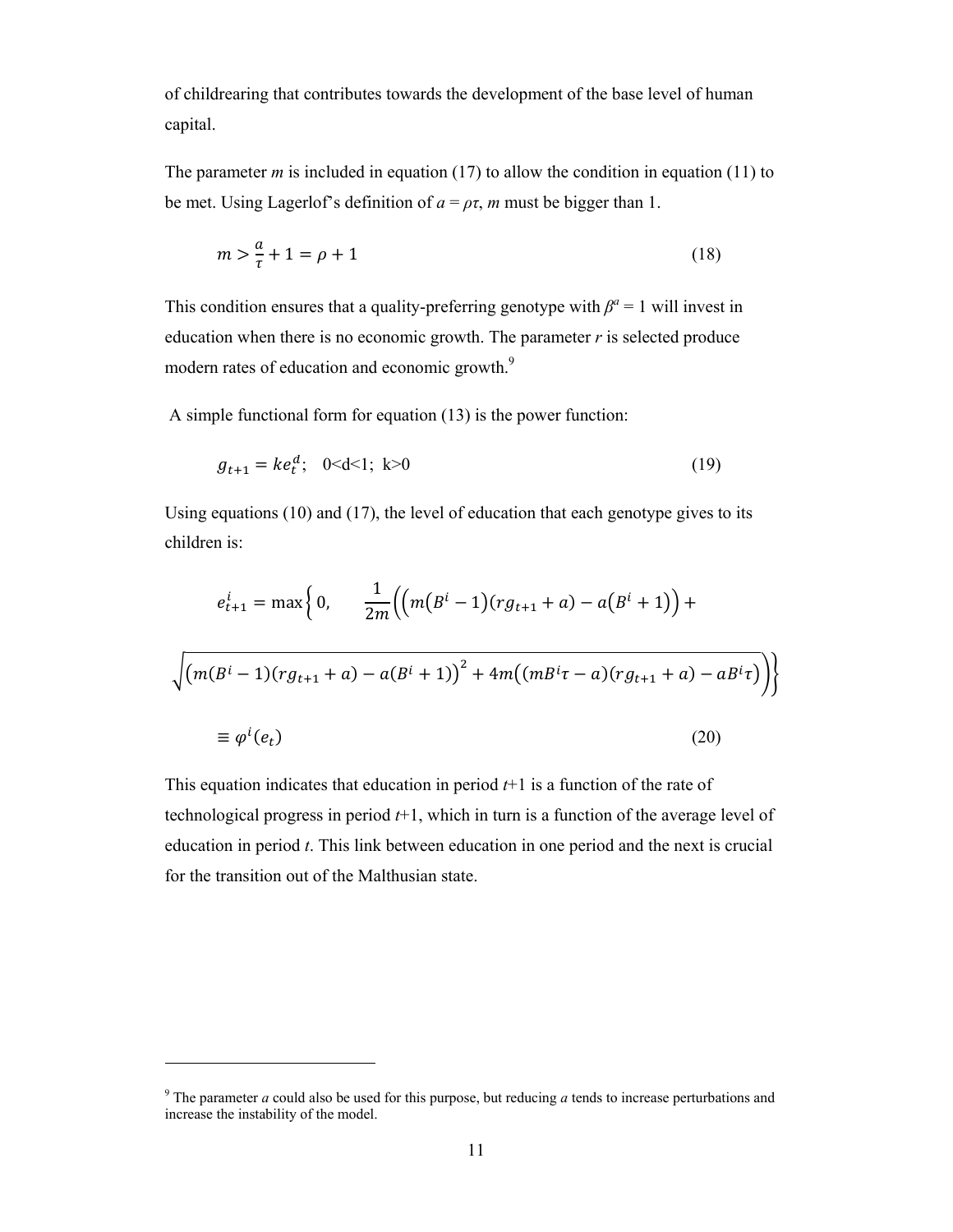# **6. The dynamical system**

The dynamics of the system can be captured in a system of six difference equations that describe the behaviour of the endogenous variables  $A_t$ ,  $g_t$ ,  $e_t^a$ ,  $e_t^b$ ,  $L_t^a$  and  $L_t^b$ . Before defining these equations,  $z_t^i$  and  $n_t^i$  must be expressed in terms of the endogenous variables.

Collecting equations (2), (4), (16) and (17), potential income per worker equals:

$$
z_t^i = w_t h_t^i = \left(\frac{A_t X}{H_t}\right)^\alpha \left(\frac{m e_t^i + a}{e_t^i + r g_t + a}\right) \tag{21}
$$

As  $H_t$  is a function of  $z_t^i$ , equation (21) needs to be solved by iteration. The relationship between  $H_t$  and  $z_t^i$  magnifies population perturbations during the Malthusian era.<sup>10</sup> The model is modified at this stage in order to avoid extinctions. In the modified model, agents apply all of their time to labour and they decide on how to apportion the income from that labour between consumption and childrearing. Accordingly, equation (16) changes to:

$$
H_t = L_t \left( q_t h_t^a + (1 - q_t) h_t^b \right) \tag{22}
$$

This modification does not qualitatively change the simulations but does dampen population perturbations, allowing for a more stable model that is less prone to extinctions of the agents.

Equation (21) becomes:

 $\overline{a}$ 

$$
z_t^i = w_t h_t^i = \left(\frac{A_t X}{L_t (q_t h_t^a + (1 - q_t) h_t^b)}\right)^\alpha \left(\frac{m e_t^i + a}{e_t^i + r g_t + a}\right) \tag{23}
$$

Equations (9), (19) and (22) yield the number of children:

$$
n_t^i = \begin{cases} \frac{\gamma}{(\tau + \varphi^i(e_t))} & \text{if } z_t^i \ge \tilde{z} \\ \frac{1 - \tilde{c}/z_t^i}{(\tau + \varphi^i(e_t))} & \text{if } \tilde{c} \le z_t^i \le \tilde{z} \\ 0 & \text{if } z_t^i \le \tilde{c} \end{cases} \equiv \eta(A_t, L_t^a, L_t^b, e_t^a, e_t^b, g_t) \tag{24}
$$

<sup>&</sup>lt;sup>10</sup> The perturbations increase when income is between  $\tilde{c}$  and  $\tilde{z}$ . In this situation, the parent is forced to reduce the proportion of time dedicated to childrearing, which further reduces fertility.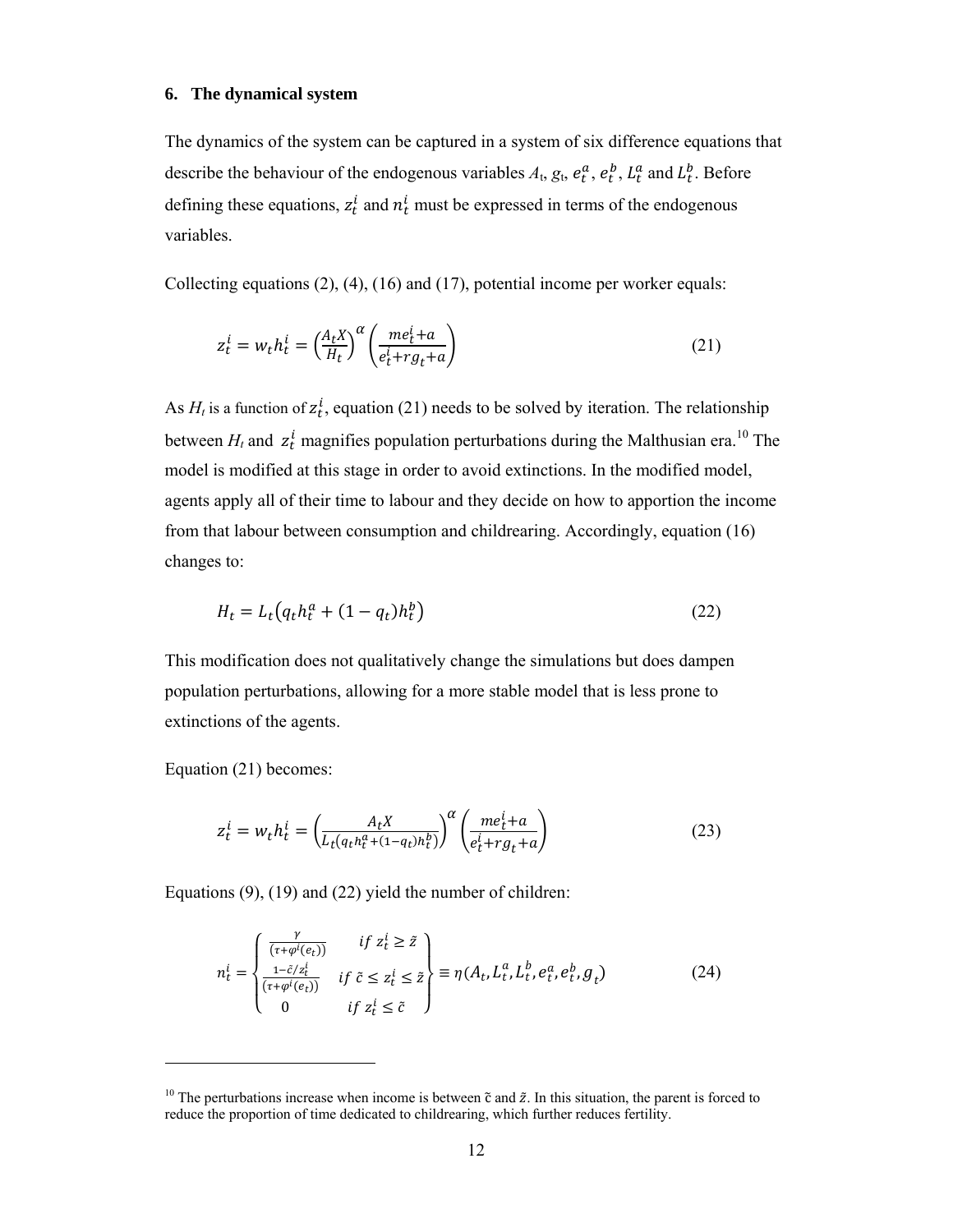The dynamical system for the six endogenous variables is:

$$
A_{t+1} = [1 + g(e_t)]A_t
$$
  
\n
$$
g_{t+1} = g(e_t)
$$
  
\n
$$
e_{t+1}^i = \varphi^i(e_t); \quad i \in a, b
$$
  
\n
$$
L_{t+1}^i = \eta(A_t, L_t^a, L_t^b, e_t^a, e_t^b, g_t)L_t^i; \quad i \in a, b
$$

# **7. Parameter values**

Table 1 lists the numerical values given to each parameter for the base case model. The preference parameter of the quality-preferring genotype,  $\beta^a$ , is set equal to 1. The preference parameter of the quantity-preferring type,  $\beta^b$ , must be high enough to allow for an exit from the Malthusian state. For any value of  $\beta^b$  below 0.842, the economy remains in the Malthusian state because technological progress never reaches a level high enough to induce the quantity-preferring genotype to invest in education.  $\beta^b = 0.85$ is chosen because it produces a realistic level of education in the modern growth era.

|                          |                  | <b>Description</b>                                                | <b>Value</b>  |
|--------------------------|------------------|-------------------------------------------------------------------|---------------|
|                          | $1-\alpha$       | Labour share                                                      | 0.6           |
|                          | γ                | Weight on children in utility function                            | 0.209         |
|                          | τ                | Fixed time cost of children                                       | 0.15          |
|                          | $\beta^a$        | Preference for quality of genotype $a$                            | 1             |
| <b>Parameters</b>        | $\beta^b$        | Preference for quality of genotype $b$                            | 0.85          |
|                          | $\boldsymbol{m}$ | Weighting of education in production of human capital             | 2             |
|                          | a                | Portion of fixed cost time of raising child towards human capital | $0.99 * \tau$ |
|                          | X                | Land                                                              | 1             |
|                          | ĉ                | Subsistence consumption constraint                                | 1             |
|                          | k.               | Growth function parameter                                         | 8.88          |
|                          | d                | Growth function parameter                                         | 0.5           |
|                          | $\mathbf{r}$     | Responsiveness of human capital to economic growth                | 0.151         |
| <b>Initial</b><br>values | $L_0^a$          | Initial population of genotype $a$                                | 0.001         |
|                          | $L_0^b$          | Initial population of genotype $b$                                | 0.665         |
|                          | $e_0^a$          | Initial education of genotype $a$                                 | $\theta$      |
|                          | $e_0^b$          | Initial education of genotype b                                   | $\theta$      |
|                          | $A_0$            | Initial technology                                                | 1             |
|                          | g <sub>0</sub>   | Initial rate of technological progress                            | $\theta$      |

#### **Table 1: Parameter values**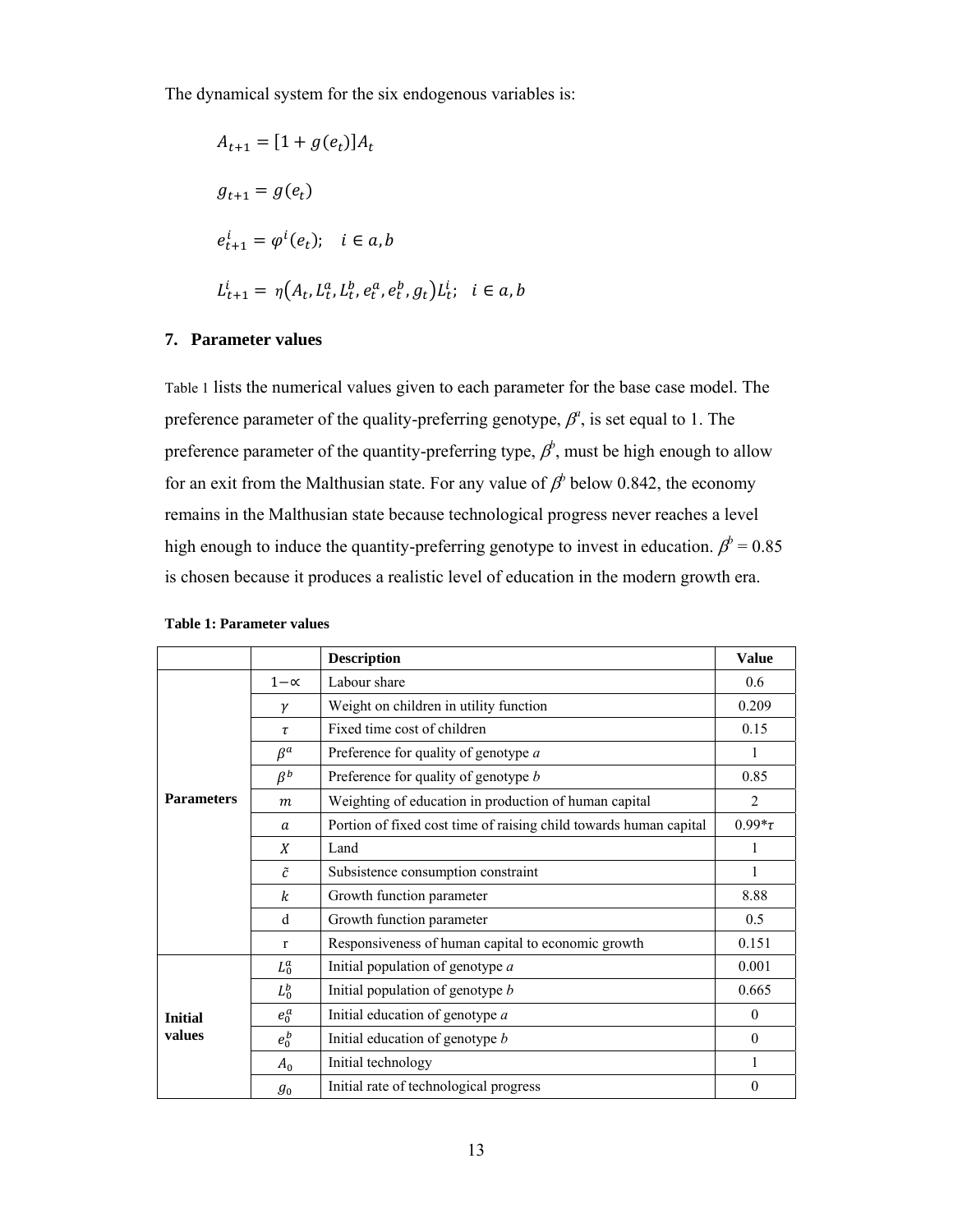Clark (2010) provides estimates of the labour share in national income,  $1-\alpha$ , from the Middle Ages to modern times. The labour share increased from a low of 0.478 in the thirteenth century to above 0.6 in the early nineteenth century and to over 0.75 in the late twentieth century. We use a mid-point value of 0.6 for the labour share in income.

The severity of population perturbations in the Malthusian state and during the transition limits the range of values for the fixed time cost of children. We choose  $\tau$  = 0.15 as at any lower value the perturbations tend to send the population extinct.<sup>11</sup>

An estimate for education expenditure, *e*, in the high-growth regime can be derived from OECD statistics. In 2009, education expenditures averaged 5.8 per cent of GDP across OECD countries (OECD 2009 Table B.2.4). The model is calibrated in a way to obtain an education level of genotype  $b$  individuals of 0.059, which is the OECD estimate for the United Kingdom. Given the predominance of genotype *b*, this is also the population average education in the modern growth regime.

The parameter  $\gamma$ , which is the same for both genotypes, determines the relative weight of children in the utility function. As modern fertility in developed countries is generally below replacement,  $\gamma$  is set to achieve zero population growth in the high-growth era, i.e. each parent has a single child. Setting  $\gamma = 0.209$  and using the earlier values for  $\tau$ and *e* yields  $n = \gamma(\tau + e) = 0.209/(0.15 + 0.059) = 1$ .

Income per worker grew 2.3 per cent per year in the United Kingdom from 1950 to 2008 (Average annual growth 1960-2008 in Clark (2010), Table 33). Assuming 20 years per generation and using continuous compounding, technological progress *g* equals 2.16 in the modern growth era.<sup>12</sup> With this *g* value and letting  $d = 0.5$ ,  $k=8.88$  in equation (19).

Setting *a* in equation (17) far below 1 or *m* much above that required by equation (18) tends to increase population perturbations, so we set  $a = 0.99 * \tau$  and  $m = 2$ , satisfying inequality (18) and minimising perturbations.  $r = 0.151$  yields the chosen equilibrium values of education and economic growth in the modern growth era.

$$
e^{i2} g^* = e^{\left(\frac{0.023*20}{\alpha}\right)} - 1 = e^{\left(\frac{0.023*20}{0.4}\right)} - 1
$$

 $\overline{a}$ 

<sup>&</sup>lt;sup>11</sup> This value is in the range of the estimate of expenditure on children as a proportion of GDP made by Haveman and Wolfe (1995), although Haveman and Wolfe's calculation included education expenditure, which is separate from  $\tau$  in the model.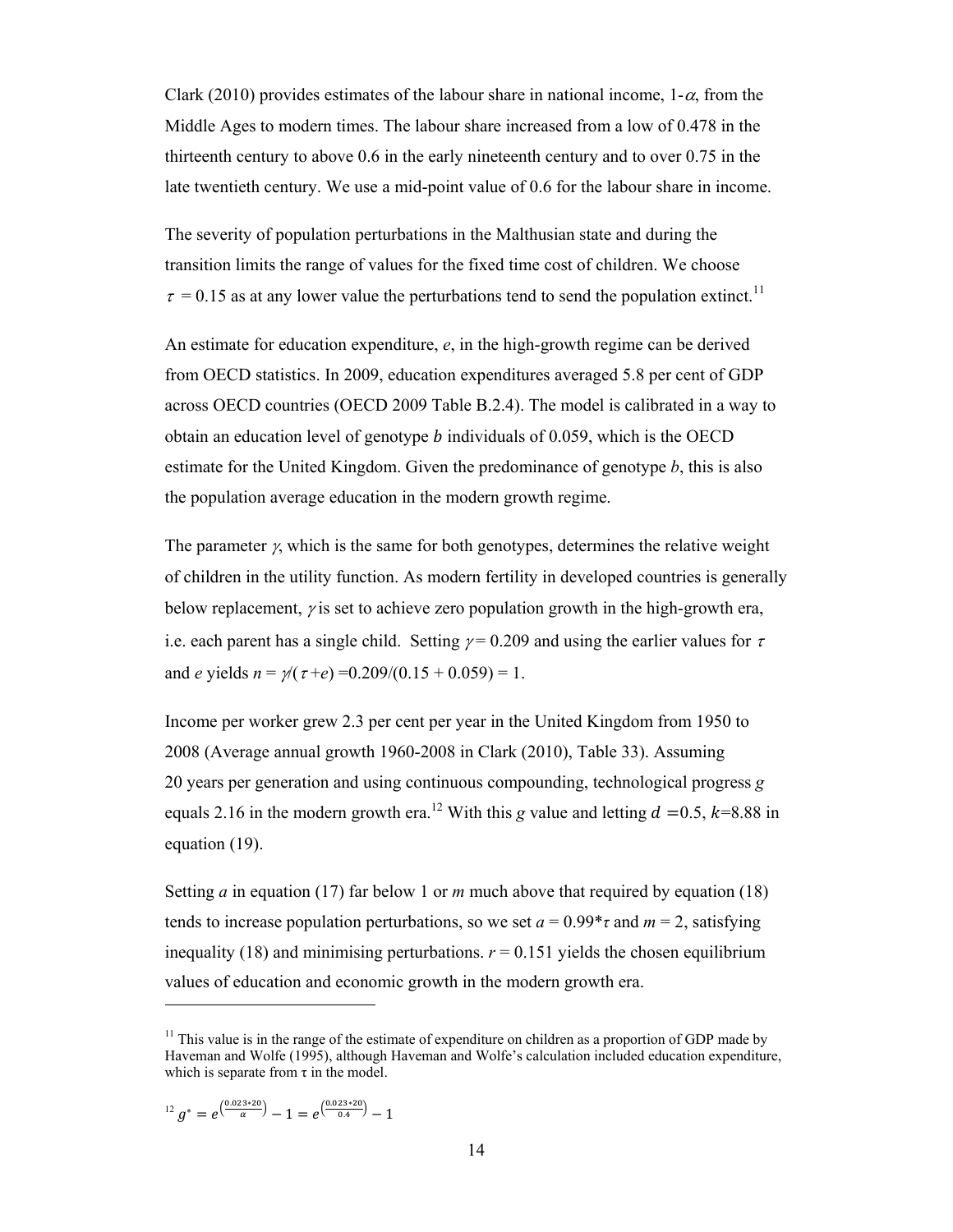Finally, initial values must be chosen. The initial education is zero and hence initial economic growth is zero. Initial technology, *A*, and land, *X*, are set equal to 1. At time zero, the number of genotype *a* and *b* individuals is assumed to be  $L_0^a = 0.001$  and  $L_0^b$ =0.665. This is close to the equilibrium population in the first period. Using equation (21), the level of income in the first period is approximately 1.18, which is above subsistence but such that the subsistence constraint still binds (as it is below  $\tilde{z} = 1/(1-\gamma) = 1.26$ .

#### **8. Simulation results**

The model explains the transition from Malthusian stagnation to modern economic growth, which occurred during the Industrial Revolution in the late  $18<sup>th</sup>$  and early  $19<sup>th</sup>$  centuries. Initiating the simulation shortly before the beginning of the second millennium, the take-off occurs after about 45 generations or 900 years. The length of time to the take-off depends on the initial proportion of genotype *a* and *b* individuals. The transition phase from Malthusian stagnation to modern growth lasts about six generations or 120 years. In that interval, the rate of technological progress surges from 1 per cent per annum to 5.7 per cent and income growth rises to the modern growth rate of 2.3 per cent per annum. Population growth increases until the time of the take-off, at which time it drops to zero during the transition phase. Figure 3 displays the behaviour of the annual growth rates of technology, income and population, and Figure 4 shows the log-levels of these variables.



**Figure 3: Annual growth rate of technology, population and income**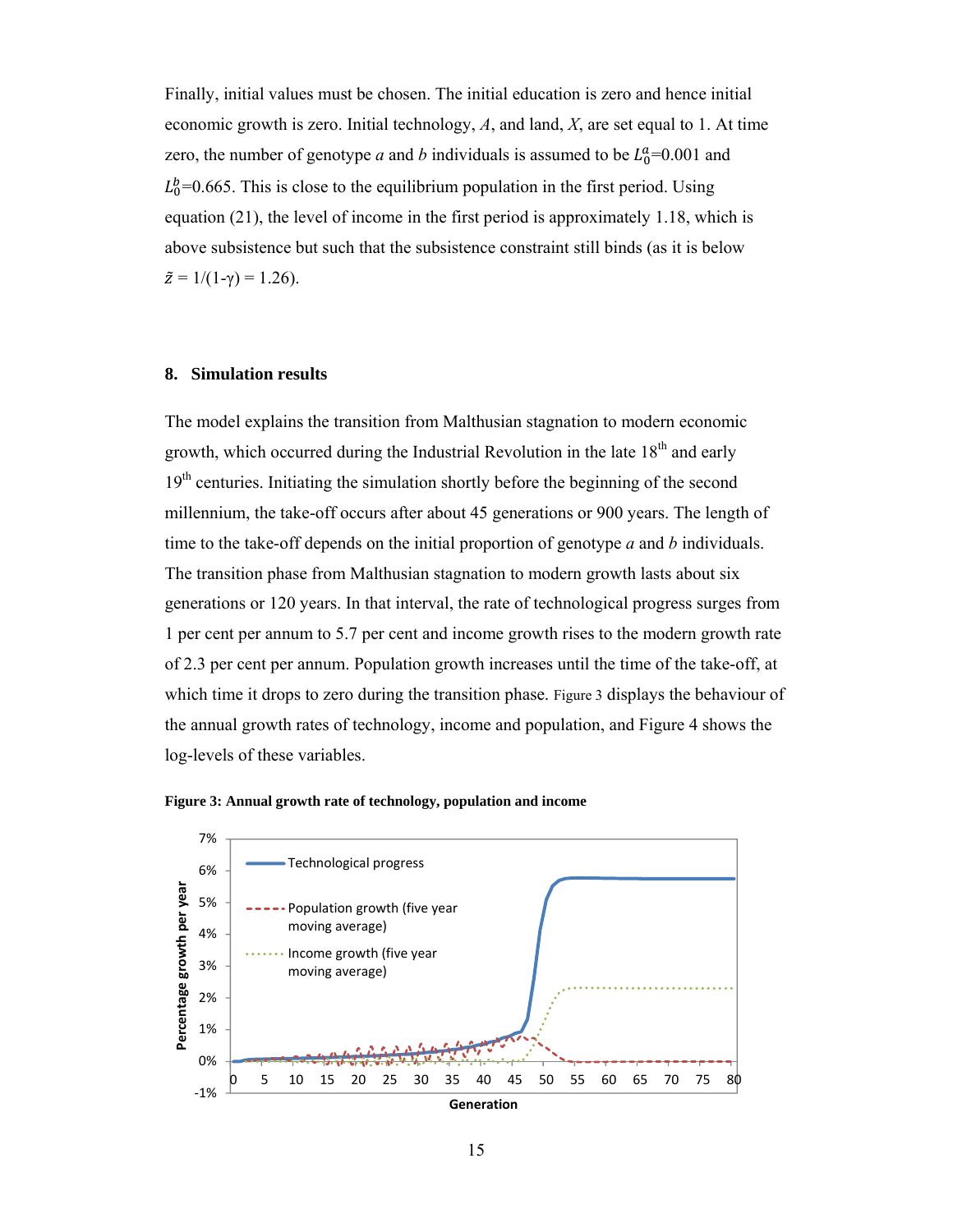



A sudden increase in the education of genotype  $b$  individuals prompts the take-off in economic growth that leads out of the Malthusian state. As genotype *b* forms the majority of the population at all times, the average level of education in the population, which determines technological progress in equation (13), is approximately that of genotype *b*. Figure 5 shows the proportion of income spent on education by each genotype.





Figures 6 and 7, which relate to the fertility rate of each genotype and the genetic composition of the population, convey the fitness of the competing genotypes. Genotype *a* has a fitness advantage through the Malthusian era. The increase in the prevalence of genotype *a* fosters slow technological progress until a threshold is reached that makes it worthwhile for genotype  $b$  to invest in education.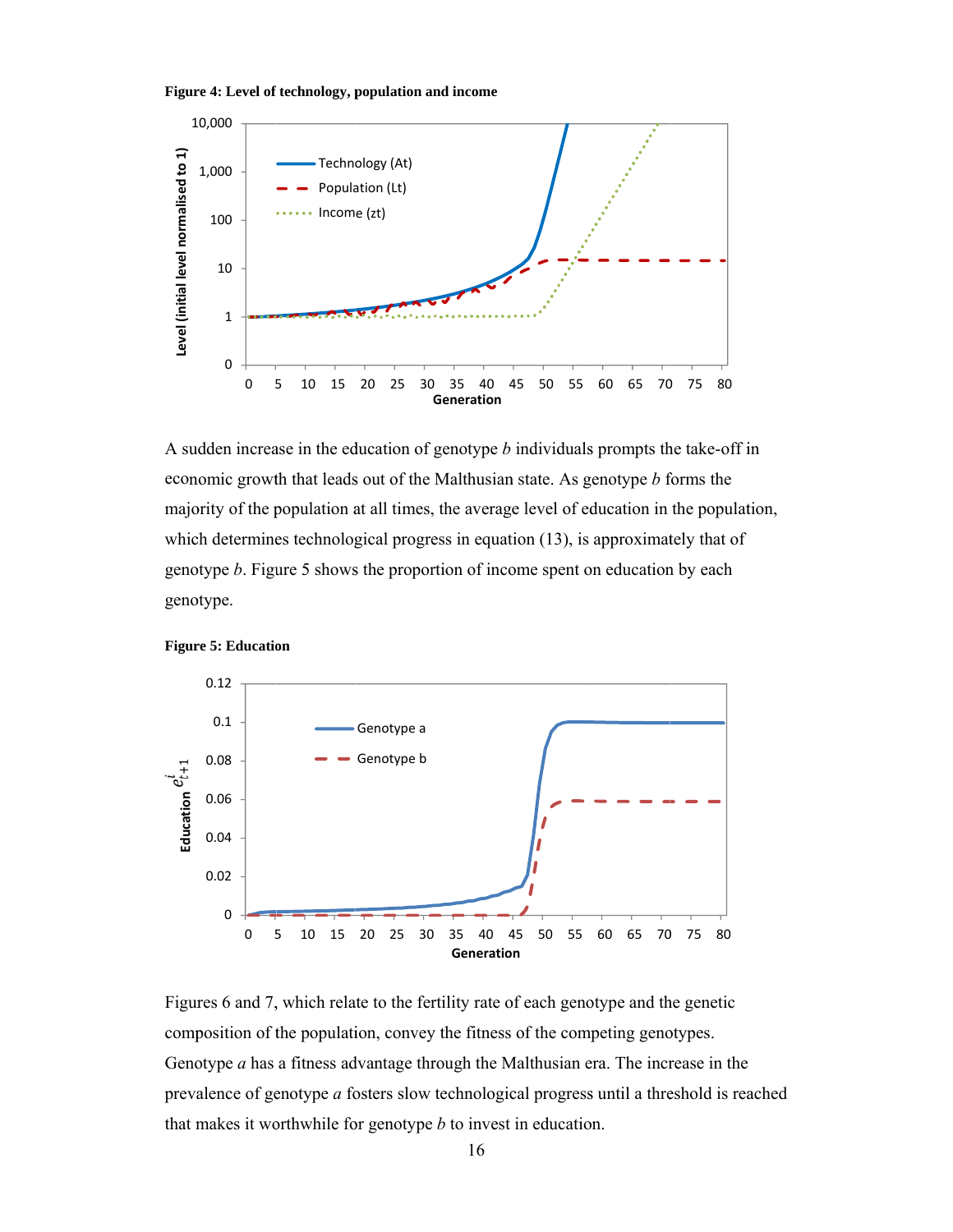During the transition phase from Malthusian stagnation to modern growth, genotype a parents begin to overinvest into education of their children to an extent that hampers their fitness. For this reason, the fitness of genotype  $b$  is higher from the beginning of the transition and the prevalence of genotype  $a$  starts to decrease. Genotype  $a$ 's prevalence peaks at less than 5 per cent during the transition period. Thus, although the interaction between the two genotypes is crucial for the growth dynamics of the economy, a preference for quality always remains a rare trait.









During the Malthusian era, quality-preferring parents have both more and bettereducated children, while quantity-preferring parents have fewer and less educated children. Therefore, no quantity-quality trade-off is apparent *at the population level*. While each individual makes a trade-off between quality and quantity, individuals that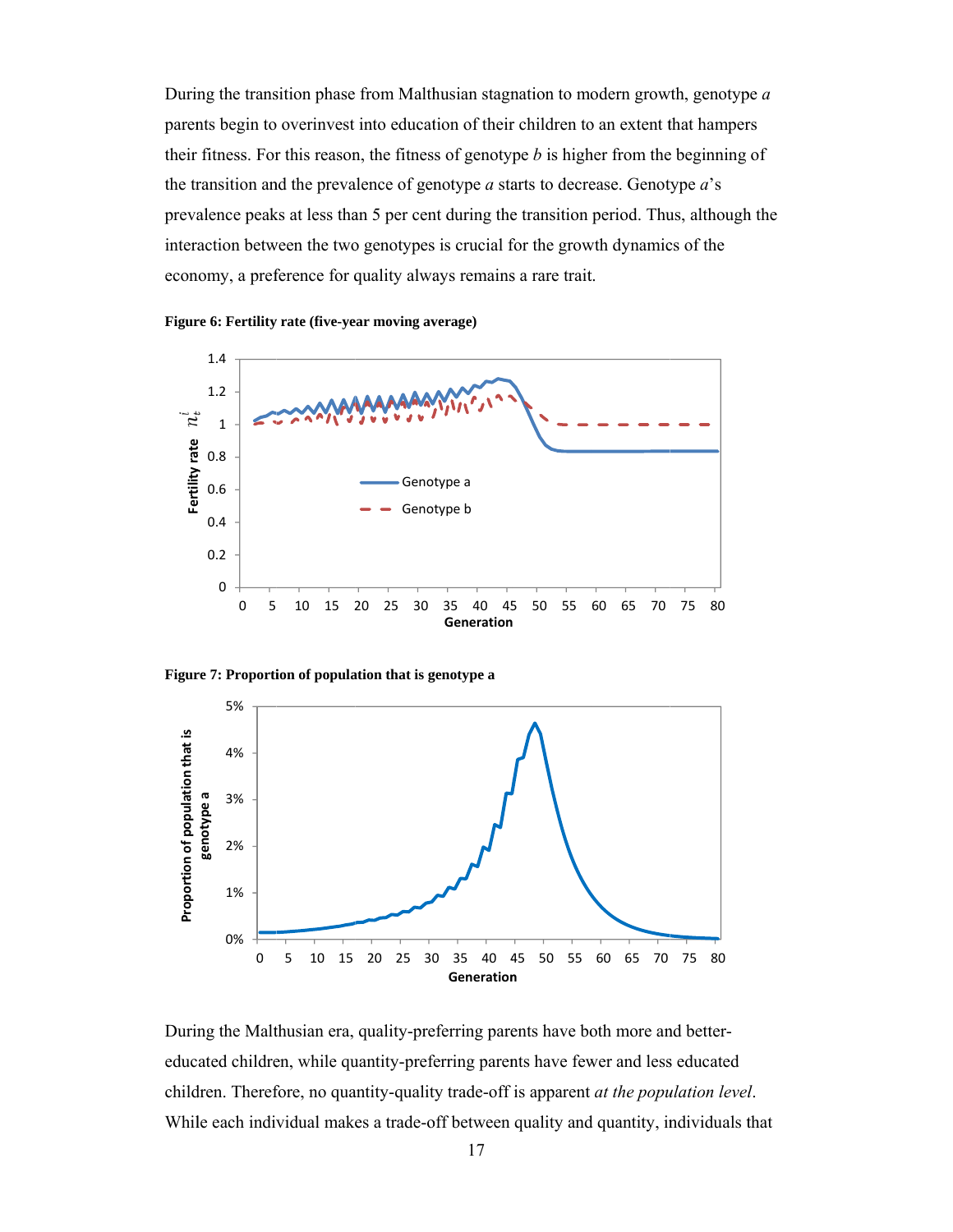invest more in education also have higher fertility due to their own higher quality and income.

From the beginning of the transition out of the Malthusian state, genotype *a* parents have better educated children, but fewer of them, while genotype *b* parents have more children with less education. From this point, the quantity-quality trade-off can be observed at the population level.

Several studies have found evidence for the quantity-quality trade-off in the modern growth era (see Shultz (2008) for some examples). Most population level studies report a negative correlation between quantity and quality of offspring. However, as is the case of this model, whether there appears to be a trade-off at the population level is not determinative of whether an individual faces that trade-off. To assess whether there is an individual trade-off, a number of studies have examined the effect of exogenous events such as twins or the sex composition of births. As is noted by Schultz, these exogenous shocks to quantity tend to have a smaller effect on child quality at the individual level than is observed at the population level, suggesting that some of the quantity-quality relationship observed at the population level may not be a direct quantity-quality trade-off but rather a reflection of other relationships.

Only a few studies on the quantity-quality trade-off utilise data around the time of or before the Industrial Revolution. Becker et al. (2010) found a quantity-quality trade-off analysing population data from 334 Prussian counties in 1849. Becker et al. suggest that the early date of these findings is consistent with the Galor and Moav model in which the quantity-quality trade-off is present before the period of modern economic growth. This may not be the case, however, as in the Galor and Moav model there is no quantity-quality trade-off apparent at the population level during the Malthusian state.

One source of pre-industrial data is from wills in England, as detailed in Clark and Hamilton (2006), Clark (2007) and Clark and Cummins (2009a, 2009b). From an examination of English wills dated 1585 to 1638, Clark and Hamilton found that wealth was strongly (and positively) predictive of reproductive success. The positive association between income and fertility in the Malthusian state is consistent with the Galor and Moav model.

A paper by Clark and Cummins (2009a) presents some evidence on the trade-off at the individual level. While preliminary results, Clark and Cummins found that before 1780

18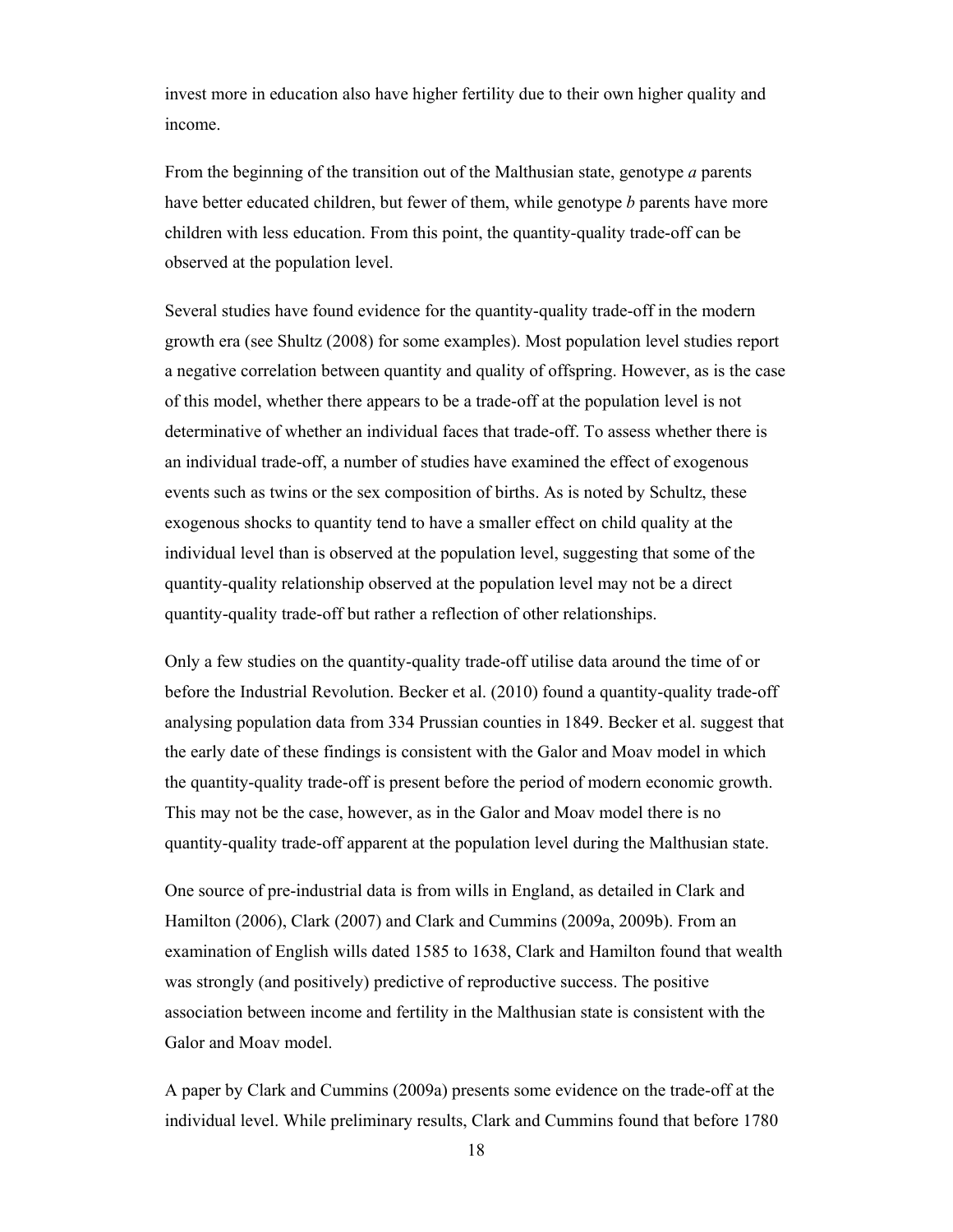there was a significant (but modest) negative relationship between family size and the wealth of sons.<sup>13</sup> This suggests that a quantity-quality trade-off had been present before the Industrial Revolution. For the period 1780 to 1890, there was also a negative trade-off, although it may be of a smaller (or even negligible magnitude).

Clark and Cummins note that this result potentially requires a revision of the theoretical basis of the Galor and Moav model. As the Galor and Moav model economy transitions out of the Malthusian state, the trade-off between quantity and quality increases, with the higher level of technological progress in the modern growth state increasing the returns (in the form of human capital) to education. The absence of an increasing trade-off in the empirical data may suggest that other factors are relevant, such as a direct genetic transfer of quality between generations.<sup>14</sup>

Another empirical issue with the Galor and Moav model is the population dynamics. The decline in the fertility of the quality-preferring genotype during the transition out of the Malthusian state is consistent with the early decline in fertility among the wealthy, which Clark and Cummins (2009b, 2010) documented. However, the Galor and Moav model predicts that the population will stabilise during the transition phase, which is too early. High rates of population growth persisted in Great Britain and other industrial countries to the end of the  $19<sup>th</sup>$  century. This presents an issue for the Galor and Moav model and other models that incorporate a quantity-quality trade-off. If an increase in child quality is expected to drive the transition to a modern growth state, a contemporaneous change in quantity might be expected due to the presence of the trade-off.15

 $\overline{a}$ 

<sup>&</sup>lt;sup>13</sup> Clark and Cummins are assembling a larger data set that will improve the robustness of the results and allow for additional controls to be included such as birth order and gender composition of siblings.

<sup>&</sup>lt;sup>14</sup> Clark (2005) also suggested that there was no evidence of a market premium for skills that would provide a signal to parents to invest in the human capital of their children.

<sup>&</sup>lt;sup>15</sup> Clark and Cummins (2009a) tested the hypothesis that changes in child mortality were responsible for the delayed demographic transition. They found that this hypothesis was not supported by the data.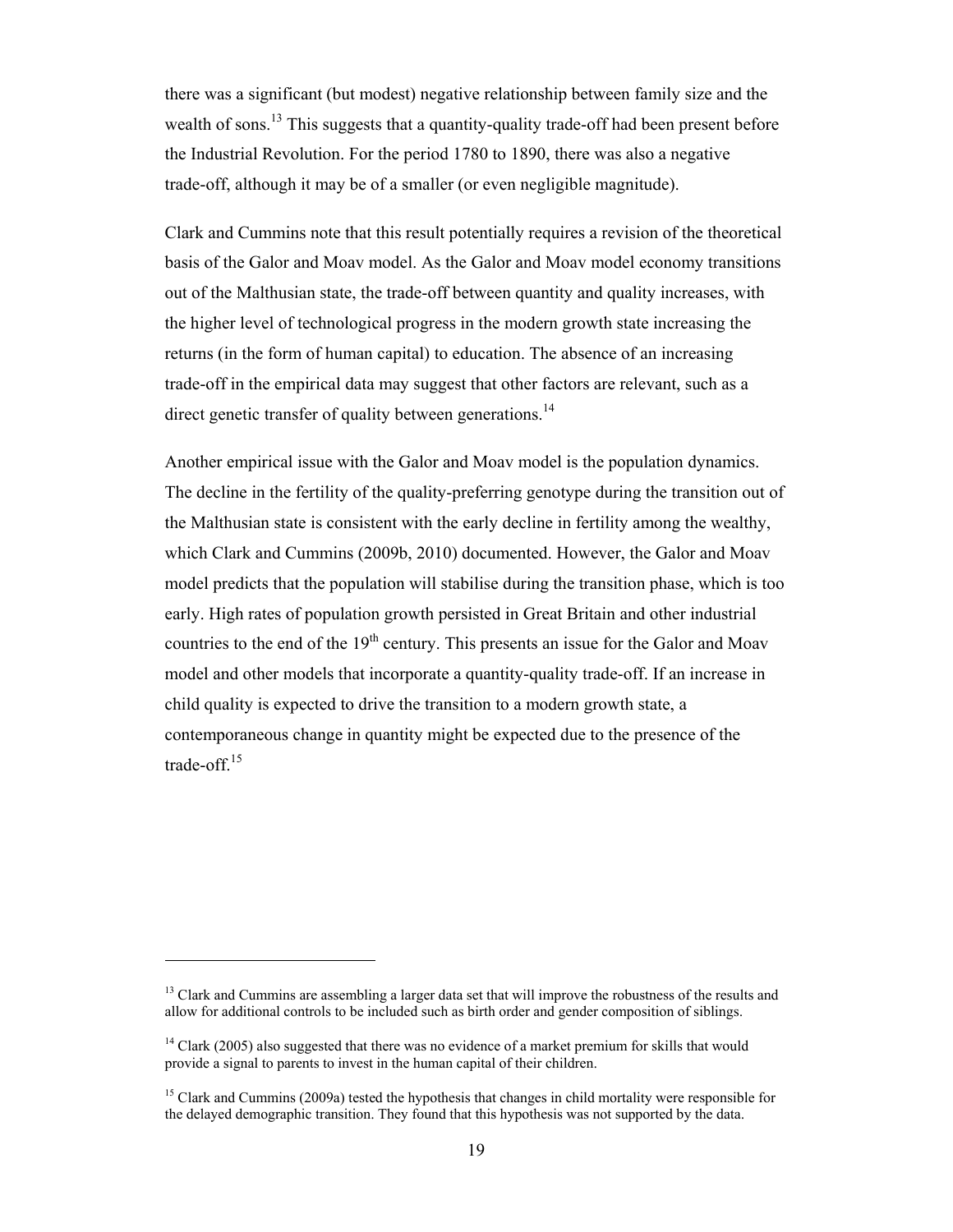# 9. Population perturbations in the Malthusian state

The simulation of the Galor and Moay model produces population cycles during the Malthusian state. Considering the Galor and Weil model, Lagerlof (2006) explained the endogenous cycles as follows:

"When population in the current period is large, land per agent is low, and per capita income close to subsistence. Thus fertility is close to zero and population in the next period pushed almost to extinction. This makes next period's per capita incomes high, spurring a phase of population growth until overpopulation sets in and the cycle starts all over again."

We can make some further observations about these population cycles. First, the cycles are irregular perturbations that do not settle into a clear pattern. Second, they are highly dependent on the initial conditions. As shown by May (1976), a first-order difference equation can produce a large array of behaviours from stable points to apparently random cycles within a single functional form. In this section, it is shown that population growth in the Malthusian era is defined by a first order difference equation and that the pre-industrial population cycles hinge on the fixed time cost of childrearing.

In the early Malthusian state, the quantity-preferring genotype  $b$  dominates the population. Genotype b adults do not educate their children, resulting in a population of:

$$
L_{t+1} = \begin{cases} \frac{\gamma}{\tau} L_t & \text{if } z_t^b \ge \tilde{z} \\ \left(\frac{1 - \tilde{c}/z_t^i}{\tau}\right) L_t & \text{if } \tilde{c} \le z_t^b \le \tilde{z} \\ 0 & \text{if } z_t^b \le \tilde{c} \end{cases} \tag{25}
$$

If  $\tilde{c} \leq z_t^b \leq \tilde{z}$ , as would be the case during the Malthusian era, and setting  $\tilde{c}$ ,  $A_t$ , and X equal to 1, the population equation simplifies to:

$$
L_{t+1} = \frac{1}{\tau} L_t (1 - L_t^{\alpha})
$$
\n(26)

Setting  $L^* = L_t = L_{t+1}$ , the equilibrium for the population is  $L^* = (1 - \tau)^{1/\alpha}$ . The equilibrium is unstable if  $\partial L_{t+1}/\partial L_t > |1|$ . Taking the derivative of equation (26) yields:

$$
\frac{\partial L_{t+1}}{\partial L_t} = \frac{1}{\tau} - \frac{1+\alpha}{\tau} \left( 1 - \tau \right) \tag{27}
$$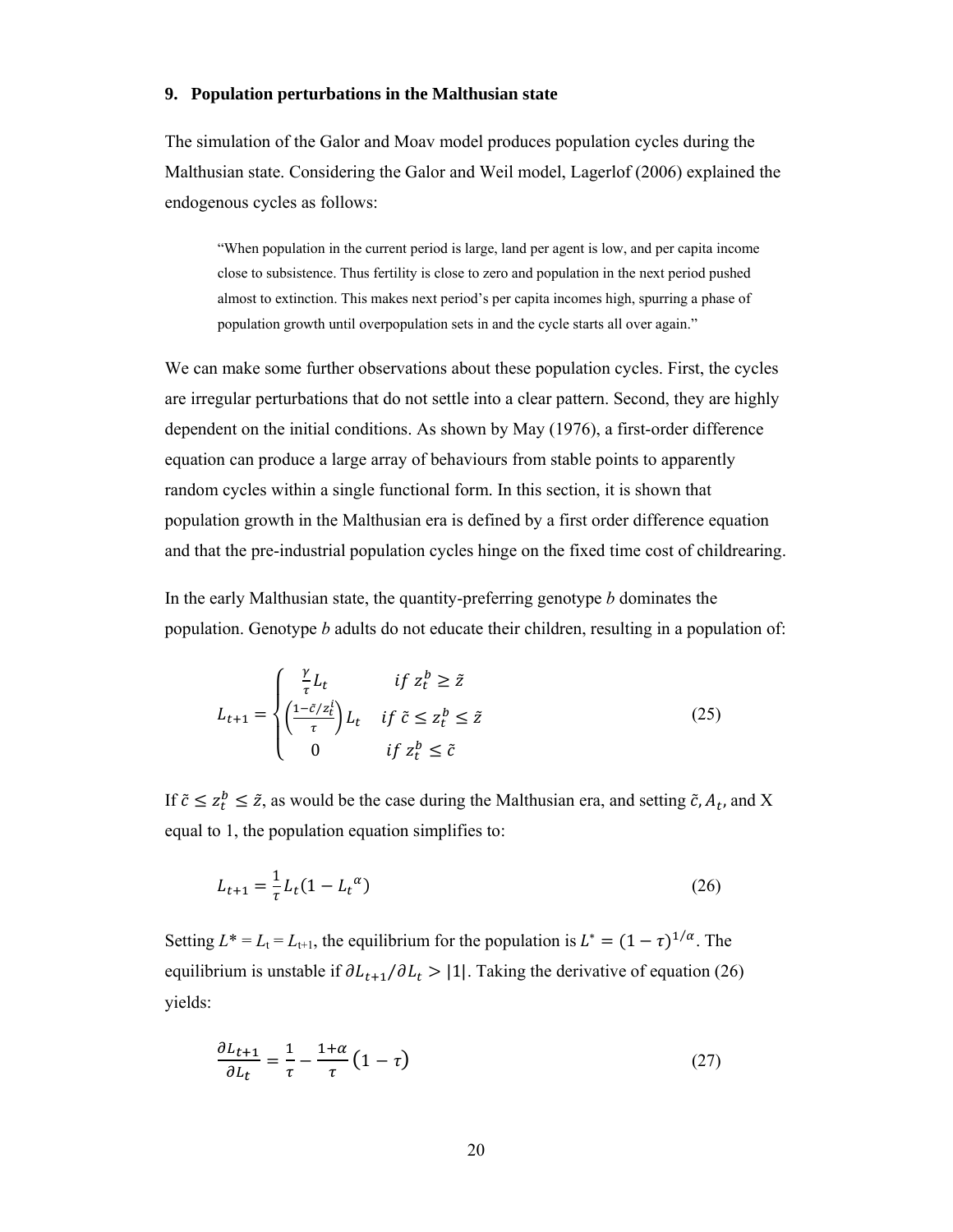Equation  $(27)$  shows that the stability of the population equilibrium depends on the value of the fixed time cost of childrearing,  $\tau$ . For  $\alpha = 0.6$ , the equilibrium is unstable if  $\tau \leq 0.2307$ .<sup>16</sup> Figure 8 presents a bifurcation plot of equation (26) showing the population after 100 generations,  $L_{100}$ . Iterations of equation (26) are performed for values of  $\tau$ between 0.15 and 0.3 at intervals of 0.001. At each step, equation (26) is iterated 100 times, starting with random values for  $L_0$  between 0 and 1.





For any value of  $\tau$  below 0.17, the population has collapsed into extinction after 100 generations. For values of  $\tau$  between approximately 0.17 and 0.19, the behaviour of the population is chaotic. Above 0.19, the population oscillates between two or more values, while above 0.2307, it settles to a stable equilibrium. This explains Lagerlof's (2006) observation that there are no population perturbations if the fixed time cost of children is sufficiently high.

<sup>&</sup>lt;sup>16</sup> The equilibrium of equation (26) is also unstable if  $\tau > 1$ . However,  $\tau > 1$  is not feasible as a parent cannot use more than the entire time endowment to raise a child.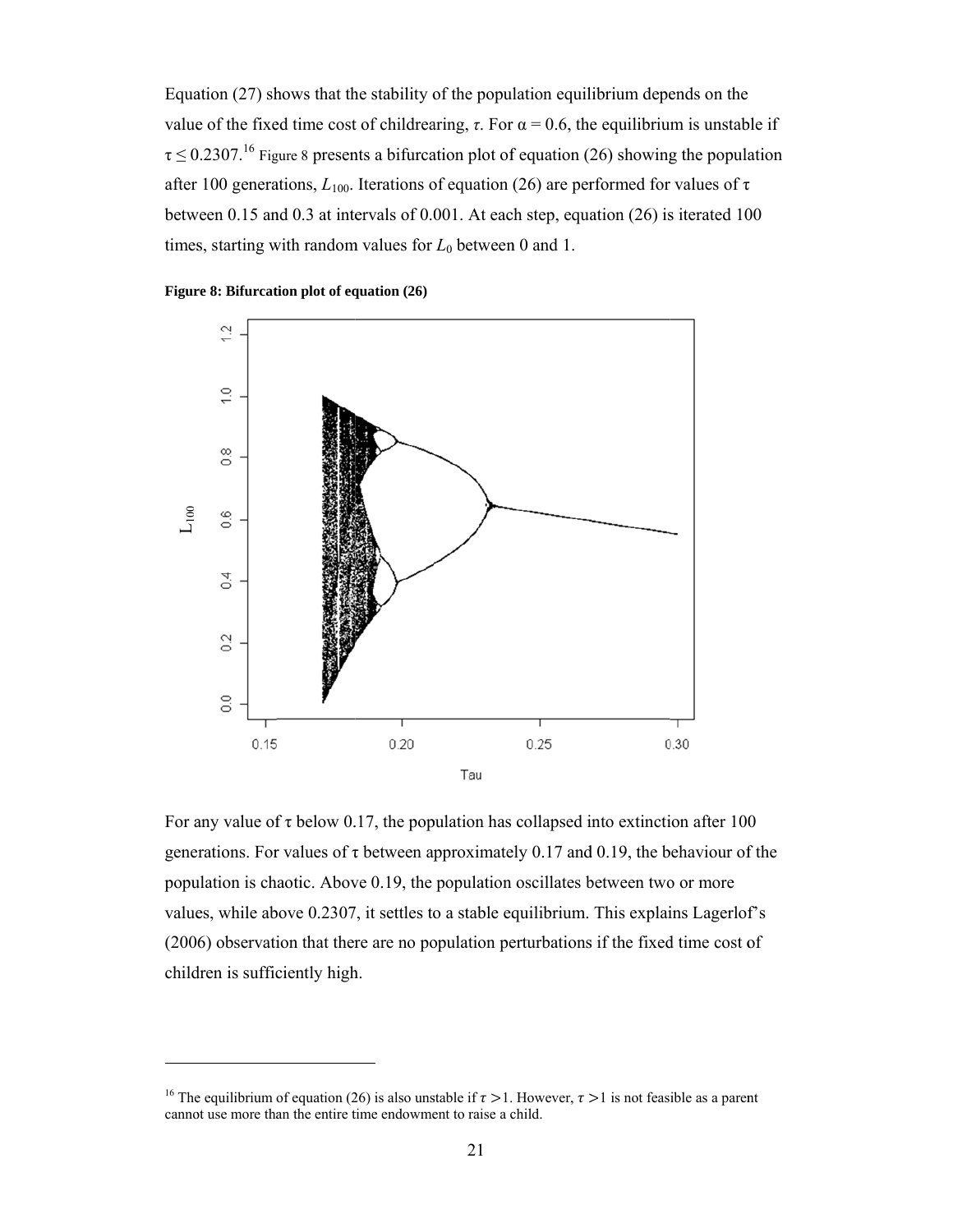If less than 100 iterations are performed, the population may survive for some starting values below 0.17, suggesting that the population may not become extinct if the take-off out of Malthusian state occurs early enough. In the models explored in this paper, the slight technological progress due to the presence of genotype  $a$  also increases the probability of survival for some starting values.

#### **10. Model extension – mutation and migration**

Galor and Moav did not use their model to consider the possibility of the evolution of new genotypes with different preferences over quality and quantity of children. As there is no mutation or migration, the genetic makeup of the population alters only because the prevalence of each genotype changes over time. While this is immaterial for the short transition phase out of the Malthusian state, it is relevant for the Malthusian era before the emergence of modern economic growth and it matters for the stability of the modern growth era. In this section, we show that the number of genotypes affects the predictions of the Galor and Moav model. The main finding is that a growing economy may regress to Malthusian conditions if a third genotype emerges that values education less than the other two.

Using the same utility function as before, the quantity-quality preference parameters for the three genotypes are:  $\beta^a = 1.0$ ,  $\beta^b = 0.85$  and  $\beta^c = 0.7$ . All other parameters of the model are the same as in Table 1, except the initial levels of the subpopulations, which are  $L_0^a = 0.001$ ,  $L_0^b = 0.664$  and  $L_0^c = 0.001$ . Thus, both the quality-preferring genotype *a* and the new strongly quantity-preferring genotype *c* are minute minorities at the beginning of the simulation, which may have emerged through mutation or migration.

Figure 9 shows that the first 60 generations of the simulation are similar to the baseline simulation in Section 8. The transition out of the Malthusian state occurs quite quickly within six generations after the  $45<sup>th</sup>$  generation. Population growth again peaks early during the transition phase and the population stabilizes. Then, a growth era with high technological progress and income growth begins. However, in the model with three genotypes, the growth era lasts for only about 20 generations, or 400 years. Economic growth abates because there is a renewed increase in population after about generation 75, which does not occur in the model with two genotypes. By generation 105,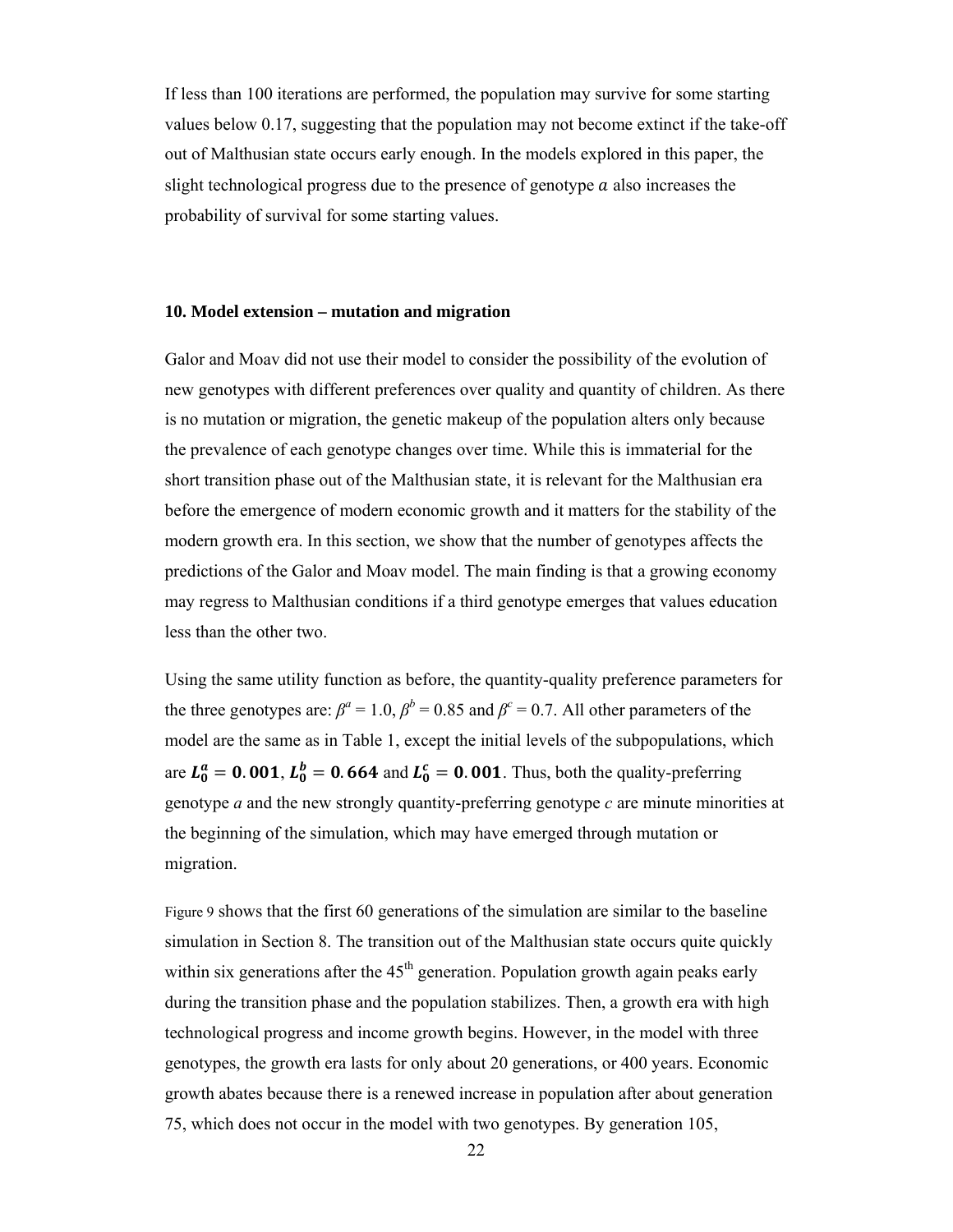technological progress has ended and income growth is negative. The fall in per capita income continues until it has returned to the initial Malthusian level by about generation 260. Since technological progress is permanent, the economy supports a much higher population during the second Malthusian era. Figure 9 displays the growth rates of technology, population and income, and Figure 10 shows the level of these variables.





**Figure 10: Level of technology, population and income** 



Figures 11, 12 and 13 reveal the behaviour of education, fertility and the genetic makeup of the population. In the initial Malthusian state, genotype *a* has the highest fitness as education increases potential income, and genotypes *b* and *c* have equal fitness as neither invests in education. Once the high growth era commences, natural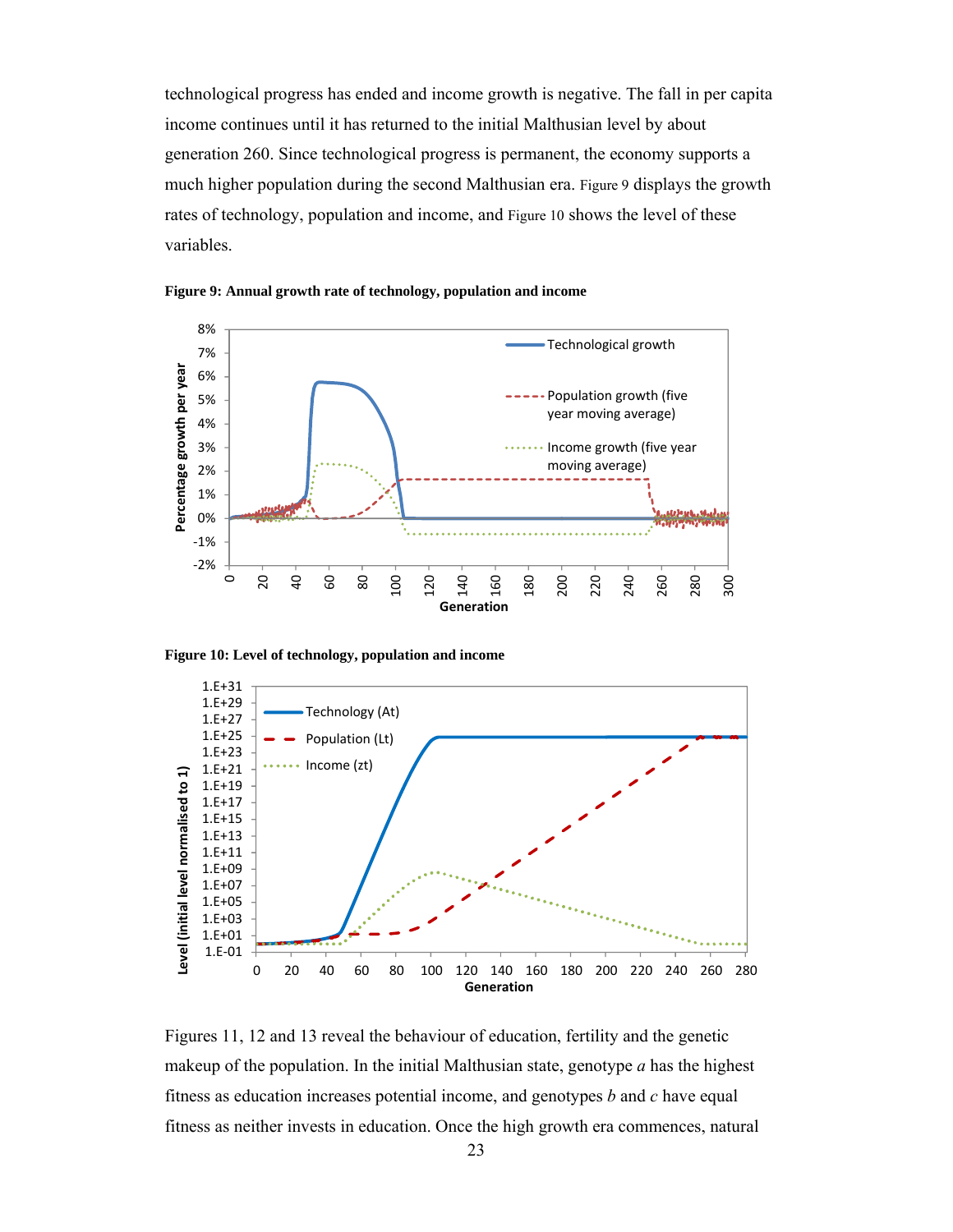selection favours genotype *c* because the other two genotypes overeducate their children. The return to the Malthusian state is caused by a decline in per capita human capital, which is driven by the higher fertility of genotype *c* and its increasing prevalence in the population. Since genotype *c* does not invest in education, the average education level of the population declines and technological progress stalls. After the return to Malthusian conditions, the bulk of the population is genotype *c*, with a small proportion of genotype *b* and genotype *a* almost driven to extinction.



#### **Figure 11: Education**



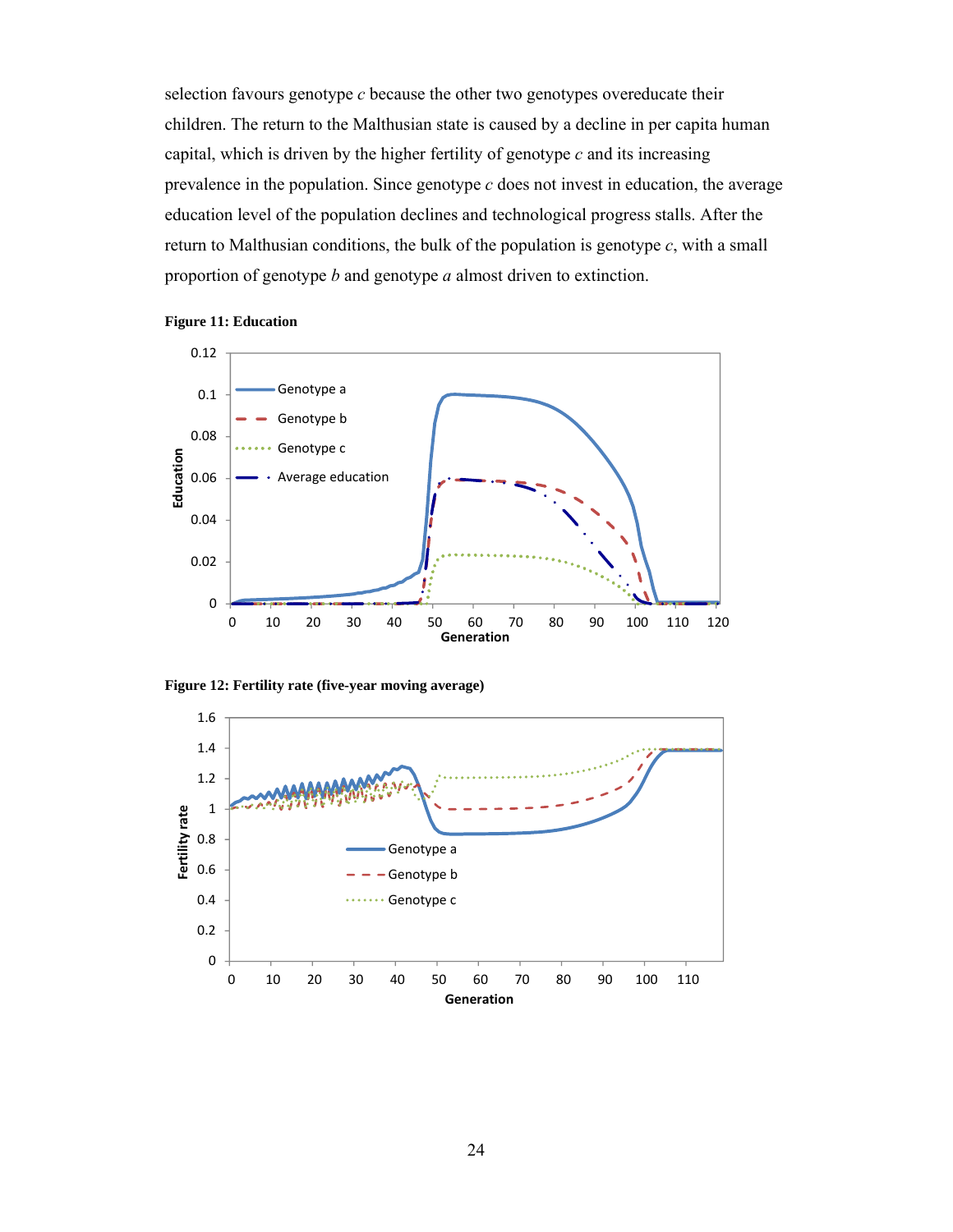



Figures 14, 15 and 16 display the dynamics of the economy after the return to Malthusian conditions. At first, genotype *a* regains the fitness advantage and again starts to increase in proportion of the population. It takes several hundred generations for genotype *a* to recover to meaningful numbers from their near extinction at the beginning of the second Malthusian state. The renewed increase in the prevalence of genotype *a* again promotes technological progress, but it is not sufficient for another exit from Malthusian stagnation. The second Malthusian state is permanent because technological progress is matched by population growth. Thus, the situation is different from the initial Malthusian state where a small number of genotype *c* individuals emerged through mutation or migration. In the second Malthusian state, there is a high proportion of genotype *c* whose fertility absorbs any increase in income. After generation 675, a growth cycle repeats itself about every 25 years without ever leading out of Malthusian stagnation. The cycles are generated by the interaction between genotype *a*, which drives technological progress, and genotype *c*, whose high fertility dilutes the average level of income in the population.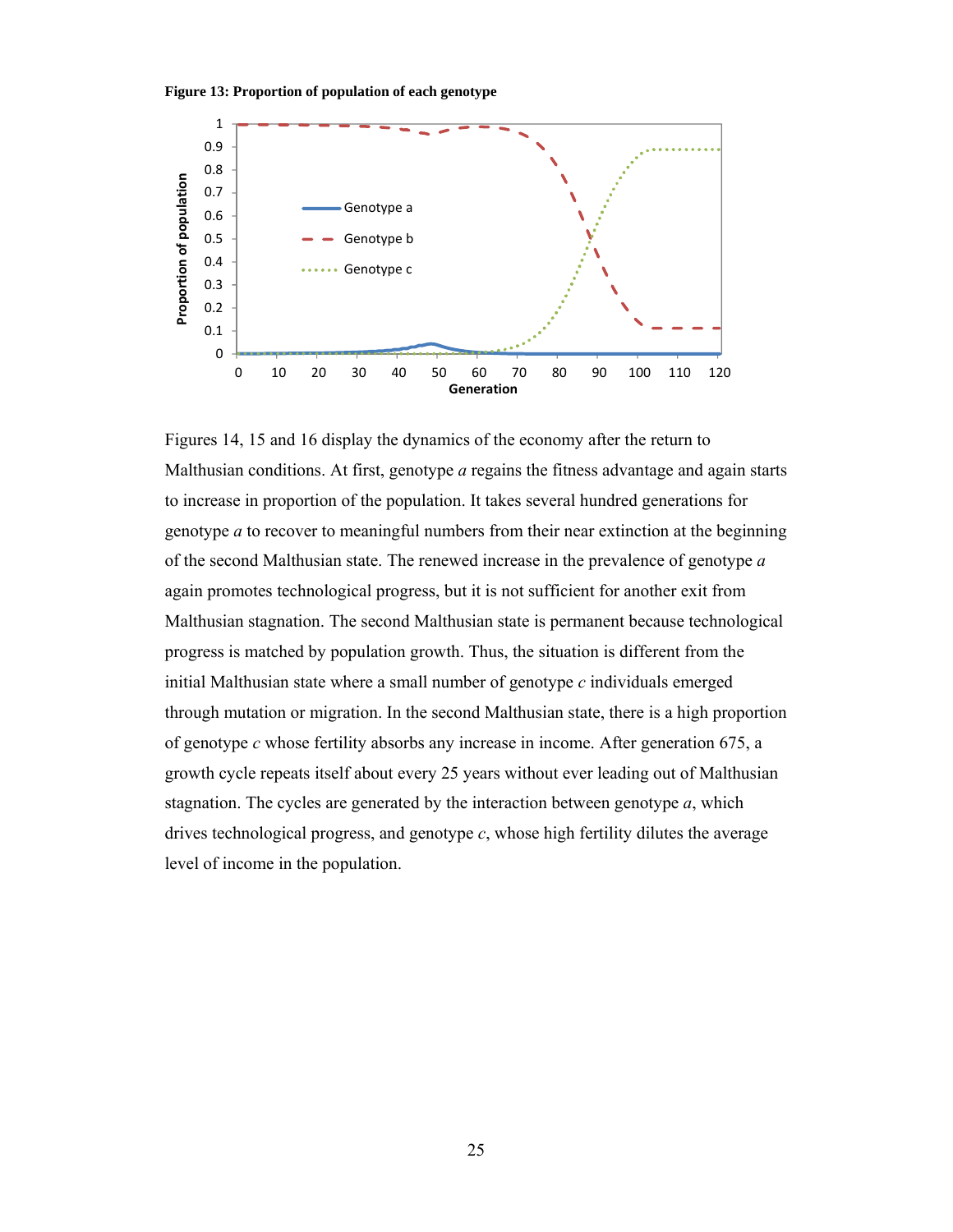



**Figure 15: Education** 

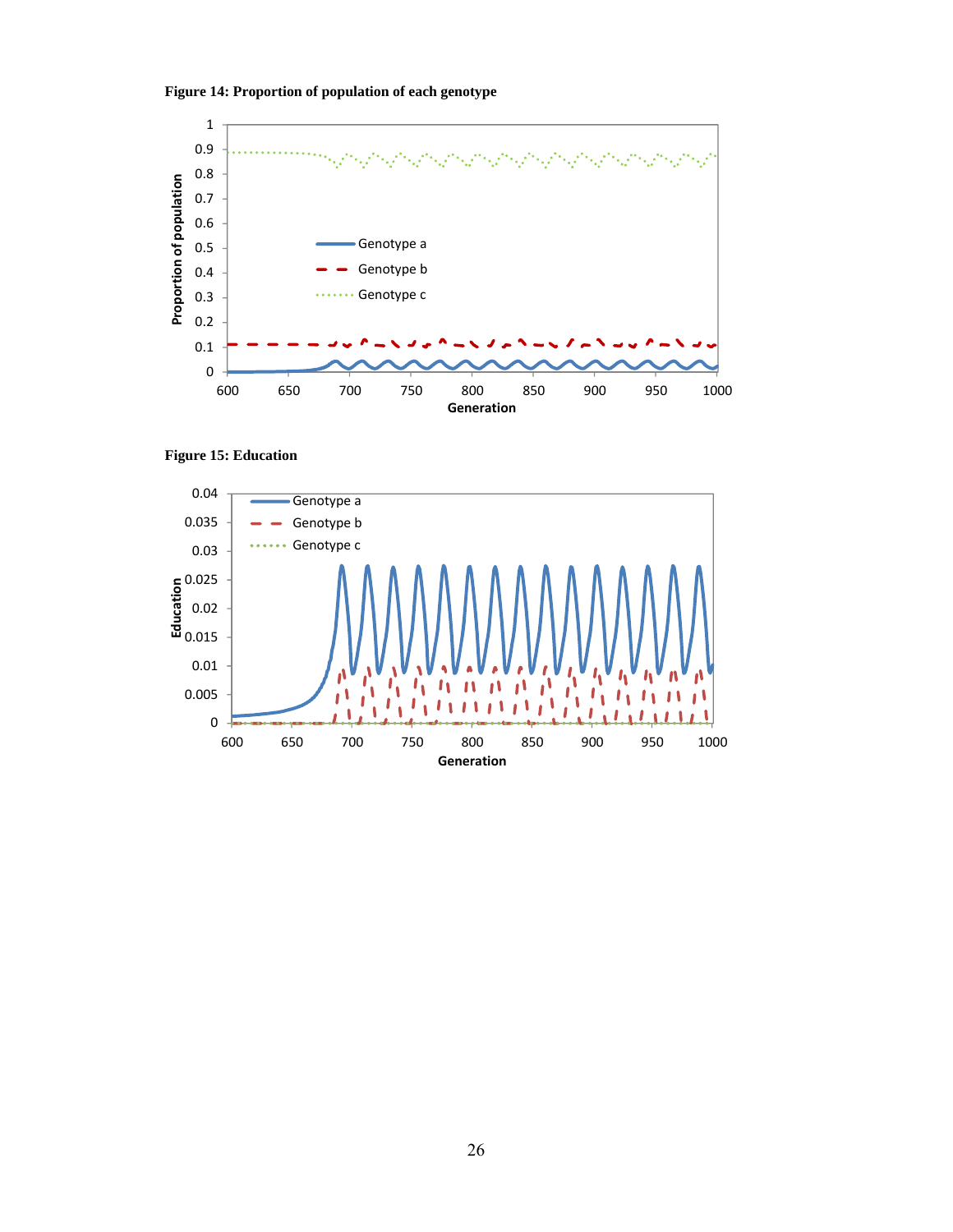**Figure 16: Level of technology, population and income** 



The simulation of the extended Galor and Moav model that is presented in this section is compatible with a number of scenarios. It is indicative of a case where a third genotype *c* emerges through mutation or migration in a situation with two genotypes during the Malthusian era, or alternatively, after the exit of the initial Malthusian era. In each case, the simulation begins with a small minority of genotype *a* and *c* individuals. Eventually, the genotype *c* individuals will dominate the population and drive the economy back into Malthusian conditions.

# **11. Conclusion**

The simulation of the Galor and Moav model results in a pattern of income and population growth that resembles the period of Malthusian stagnation and the take-off into a modern growth era. However, the timing of the demographic transition concurrent with the commencement of income growth is not consistent with empirical evidence that the demographic transition occurred several generations after the initial take-off. This highlights issues with the quantity-quality trade-off mechanism that underlies the model and suggests that alternative or additional factors should be considered.

The simulation has also demonstrated that the model is heavily dependent on the selection of parameters, with minor variations in preference for quality or the resource cost per child substantially modifying the model outcomes. One area of fragility is the cyclical behaviour in the Malthusian era, which Lagerlof (2006) also observed in his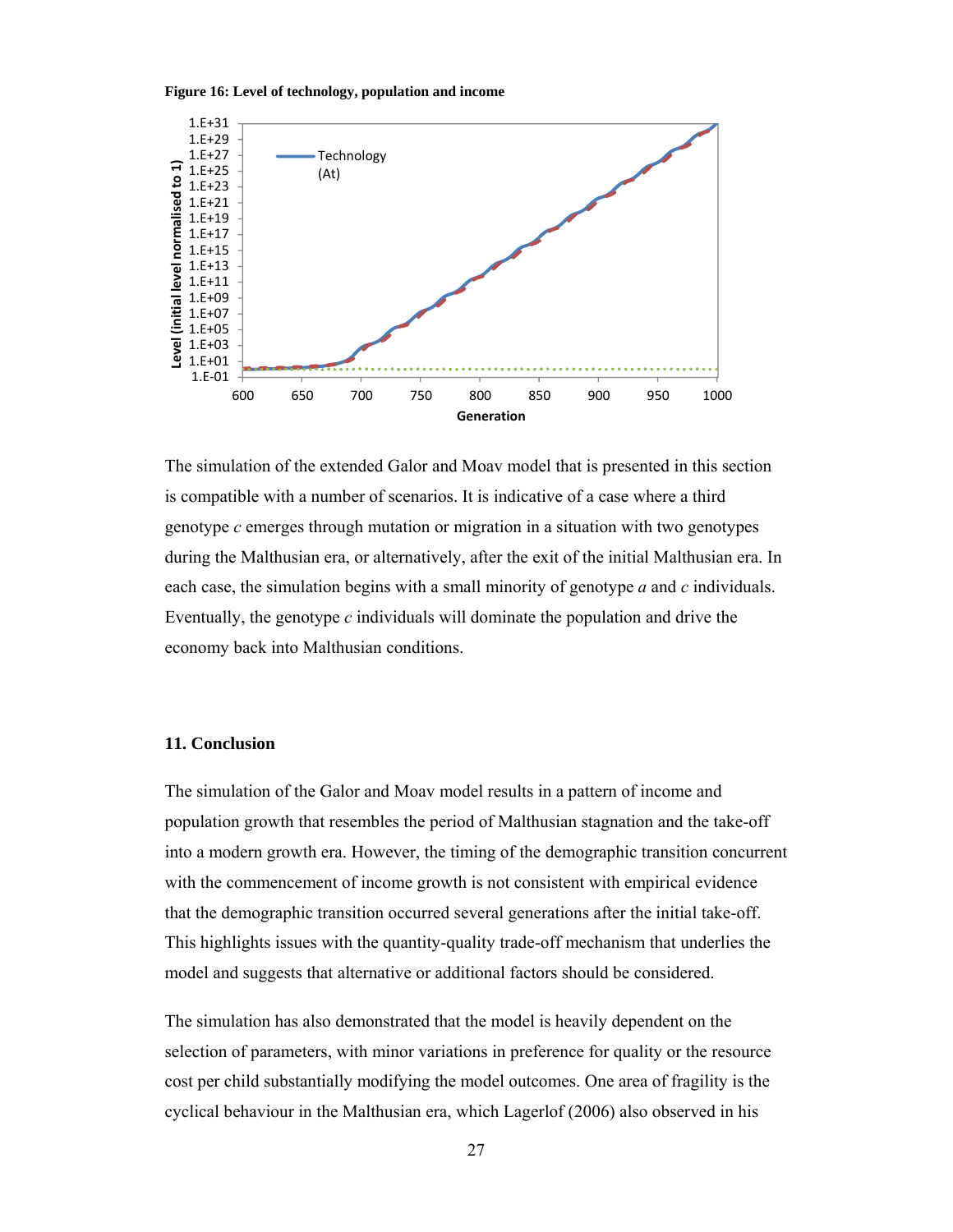simulation of the Galor and Weil (2000) model. The present paper identifies the first order difference equation that determines the population dynamics as the cause of the oscillations and describes how the time cost of children variable influences their nature.

The instability of the model also extends to the biological features. If the model includes more than the two genotypes with fixed preferences between quantity and quality, the modern growth state is not stable and is susceptible to invasion by a strongly quantitypreferring genotype. This can return the population to the Malthusian state and in the case of the scenario examined, the final Malthusian state is permanent.

The simulation exercise highlights a number of possible further considerations relevant to a biological evolution theory of the Industrial Revolution. Consideration could be given to the individuals having a higher degree of phenotypic plasticity, in that they have some flexibility in their response to technological progress. This could allow quality-preferring types to reduce their response to technological progress where it is clear that fertility was being substantially hampered by their over-investment in education. Phenotypic plasticity could add some robustness to the modern-growth state by allowing quality-preferring types to maintain a share of the total population. However, in the Galor and Moav model as presented above, a genotype that does not invest in education when income is above subsistence will always have a fitness advantage and drive the model back towards the Malthusian state.

Furthermore, the introduction of stochastic mutation or migration would enable examination of a richer biological environment. This may require the use of an agent-based model. The introduction of an agent-based model (possibly incorporating overlapping generations) may also allow moderation of the perturbations in the Malthusian state without requiring the use of implausible or arbitrary parameters.

28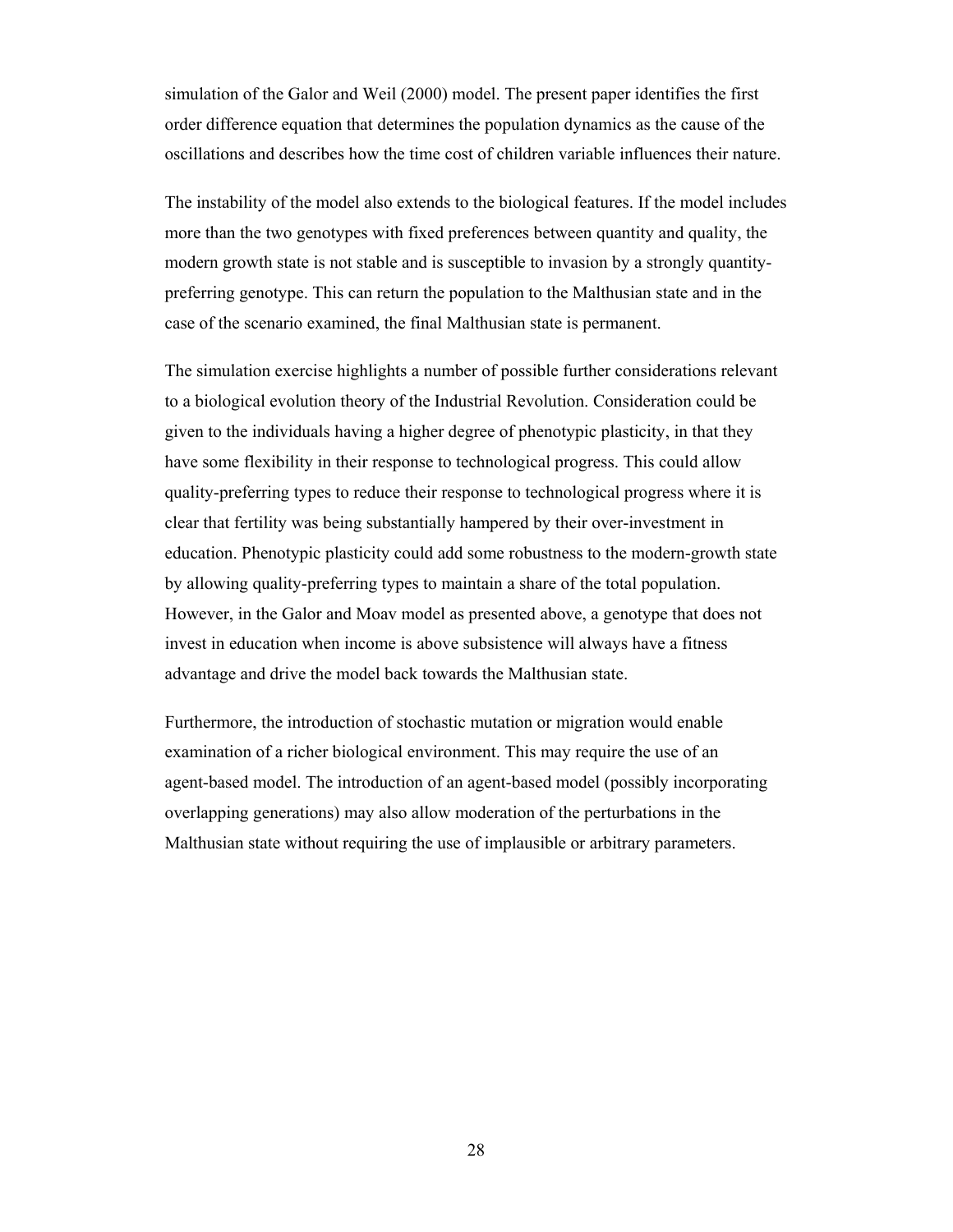# **References**

- Ashraf, Q. & Galor, O., 2010. The "Out of Africa" Hypothesis, Human Genetic Diversity, and Comparative Economic Development. Available at: http://www.brown.edu/Departments/Economics/Papers/2010/2010-7\_paper.pdf.
- Becker, G.S., 1976. Altruism, Egoism and Genetic Fitness: Economics and Sociobiology. *Journal of Economic Literature*, 14, pp.817-826.
- Becker, G.S., 1960. An Economic Analysis of Fertility. In Universities National Bureau, eds. *Demographic and Economic Change in Developed Countries*. Princeton: UMI, pp. 225-256. Available at: http://www.nber.org/books/univ60-2 [Accessed December 5, 2010].
- Becker, G.S. & Lewis, H.G., 1974. Interaction between Quantity and Quality of Children. In T. W. Schultz, ed. *Economics of the Family: Marriage, Children, and Human Capital*. UMI, pp. 81-90. Available at: http://www.nber.org/books/schu74-1 [Accessed December 5, 2010].
- Becker, G.S., Murphy, K.M. & Tamura, R., 1990. Human Capital, Fertility and Economic Growth. *Journal of Political Economy*, 98(5), p.S12-S37.
- Becker, S.O., Cinnirella, F. & Woessmann, L., 2010. The trade-off between fertility and education: evidence from before the demographic transition. *Journal of Economic Growth*, 15(3), pp.177-204.
- Cavalli-Sforza, L.L., Menozzi, P. & Piazza, A., 1994. *The History and Geography of Human Genes*, Princeton: Princeton University Press.
- Clark, G., 2007. *A Farewell to Alms: A Brief Economic History of the World*, Princeton and Oxford: Princeton University Press.
- Clark, G., 2005. The Condition of the Working Class in England, 1209–2004. *Journal of Political Economy*, 113(6), pp.1307-1340.
- Clark, G., 2010. The macroeconomic aggregates for England, 1209–2008. In *Research in Economic History*. Research in Economic History. Bingley: Emerald Group Publishing, pp. 51-140.
- Clark, G. & Cummins, N., 2010. Malthus to Modernity: England's First Fertility Transition, 1760-1800. Available at: http://www.econ.ucdavis.edu/faculty/gclark/papers/Demographic%20Transition %202010.pdf [Accessed December 18, 2010].
- Clark, G. & Cummins, N., 2009a. The Origins of Modern Growth: Fertility and Human Capital in England, 1500-1914. In *University Seminar in Economic History*. Columbia University. Available at: http://www.econ.barnard.columbia.edu/~econhist/papers/Clark\_Cummins\_Nov2 009.pdf.
- Clark, G. & Cummins, N., 2009b. Urbanization, Mortality, and Fertility in Malthusian England. *American Economic Review: Papers and Proceedings*, 99(2), pp.242- 247.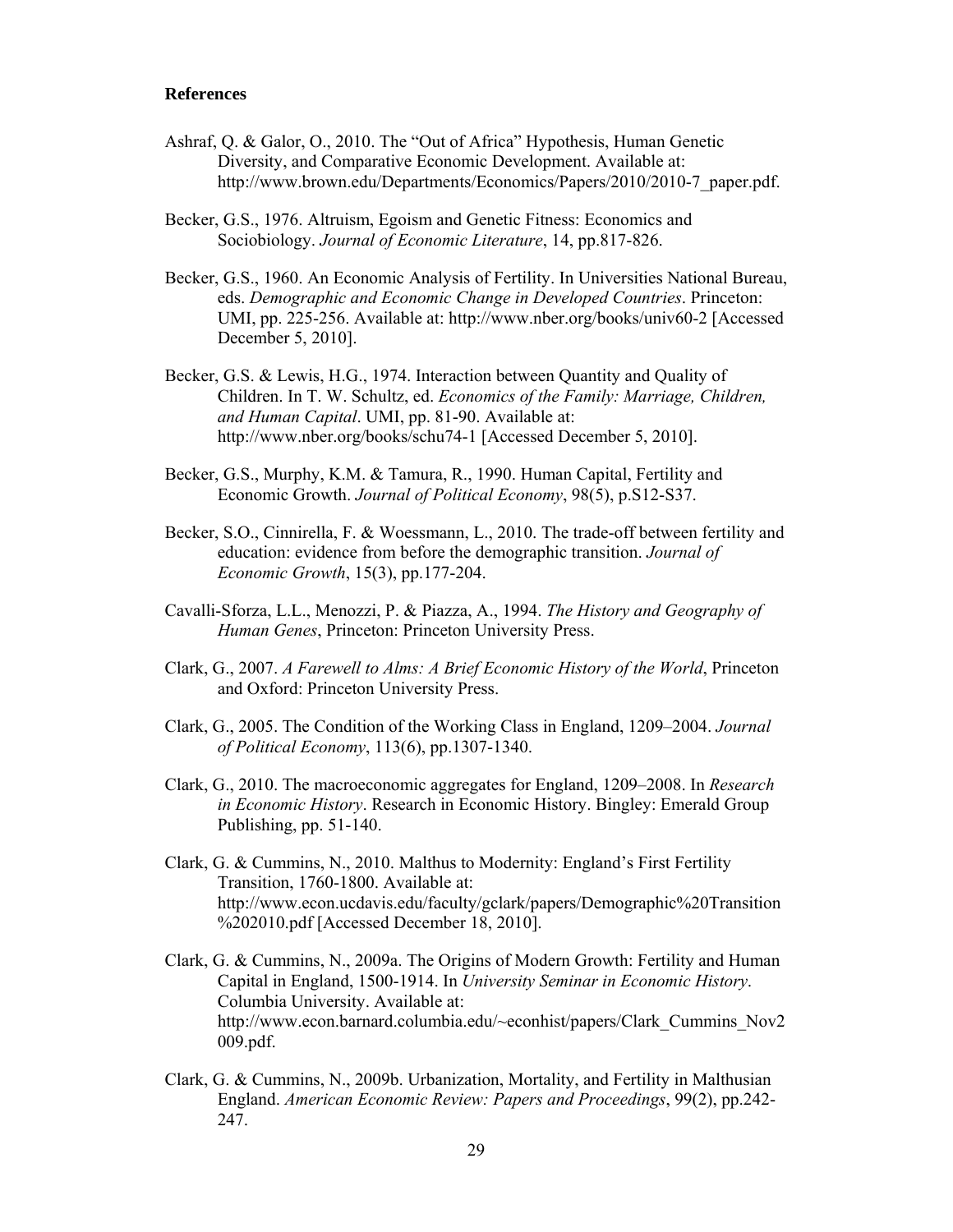- Clark, G. & Hamilton, G., 2006. Survival of the Richest: The Malthusian Mechanism in Pre-Industrial England. *Journal of Economic History*, 66(3), pp.707-736.
- Darwin, C., 1859. *On the Origin of Species by Means of Natural Selection*, London: John Murray, Albemarle Street.
- Galor, O. & Michalopoulos, S., 2011. Evolution and the Growth Process: Natural Selection of Entrepreneurial Traits. *Journal of Economic Theory*, forthcoming. Available at: http://ideas.repec.org/p/bro/econwp/2011-9.html.
- Galor, O. & Moav, O., 2002. Natural Selection and the Origin of Economic Growth. *Quarterly Journal of Economics*, 117(4), pp.1133-1191.
- Galor, O. & Weil, D.N., 2000. Population, Technology, and Growth: From Malthusian Stagnation to the Demographic Transition and Beyond. *American Economic Review*, 90(4), pp.806-828.
- Graves, J.L., 2002. What a tangled web he weaves. *Anthropological Theory*, 2(2), pp.131 -154.
- Hansson, I. & Stuart, C., 1990. Malthusian Selection of Preferences. *American Economic Review*, 80(3), pp.529-544.
- Haveman, R. & Wolfe, B., 1995. The Determinants of Children's Attainments: A Review of Methods and Findings. *Journal of Economic Literature*, 33(4), pp.1829-1878.
- Hirshleifer, J., 1977. Economics from a Biological Viewpoint. *Journal of Law and Economics*, 20(1), pp.1-52.
- Lagerlöf, N.-P., 2006. The Galor-Weil model revisited: A quantitative exercise. *Review of Economic Dynamics*, 9(1), pp.116-142.
- May, R.M., 1976. Simple mathematical models with very complicated dynamics. *Nature*, 261, p.459.
- Nelson, R.R. & Winter, S.G., 1982. *An Evolutionary Theory of Economic Change*, Cambridge, Mass: Harvard University Press.
- Netzer, N., 2009. Evolution of Time Preferences and Attitudes toward Risk. *American Economic Review*, 99(3), pp.937-955.
- OECD, 2009. *Education at a Glance 2009: OECD Indicators*, OECD Publishing. Available at: http://www.oecd.org/document/24/0,3343,en\_2649\_39263238\_43586328\_1\_1 1\_1,00.html#5.
- R Development Core Team, 2010. *R: A Language and Environment for Statistical Computing*, Vienna, Austria: R Foundation for Statistical Computing. Available at: http://www.r-project.org.
- Robson, A.J. & Samuelson, L., 2007. The Evolution of Intertemporal Preferences. *American Economic Review*, 97(2), pp.496-500.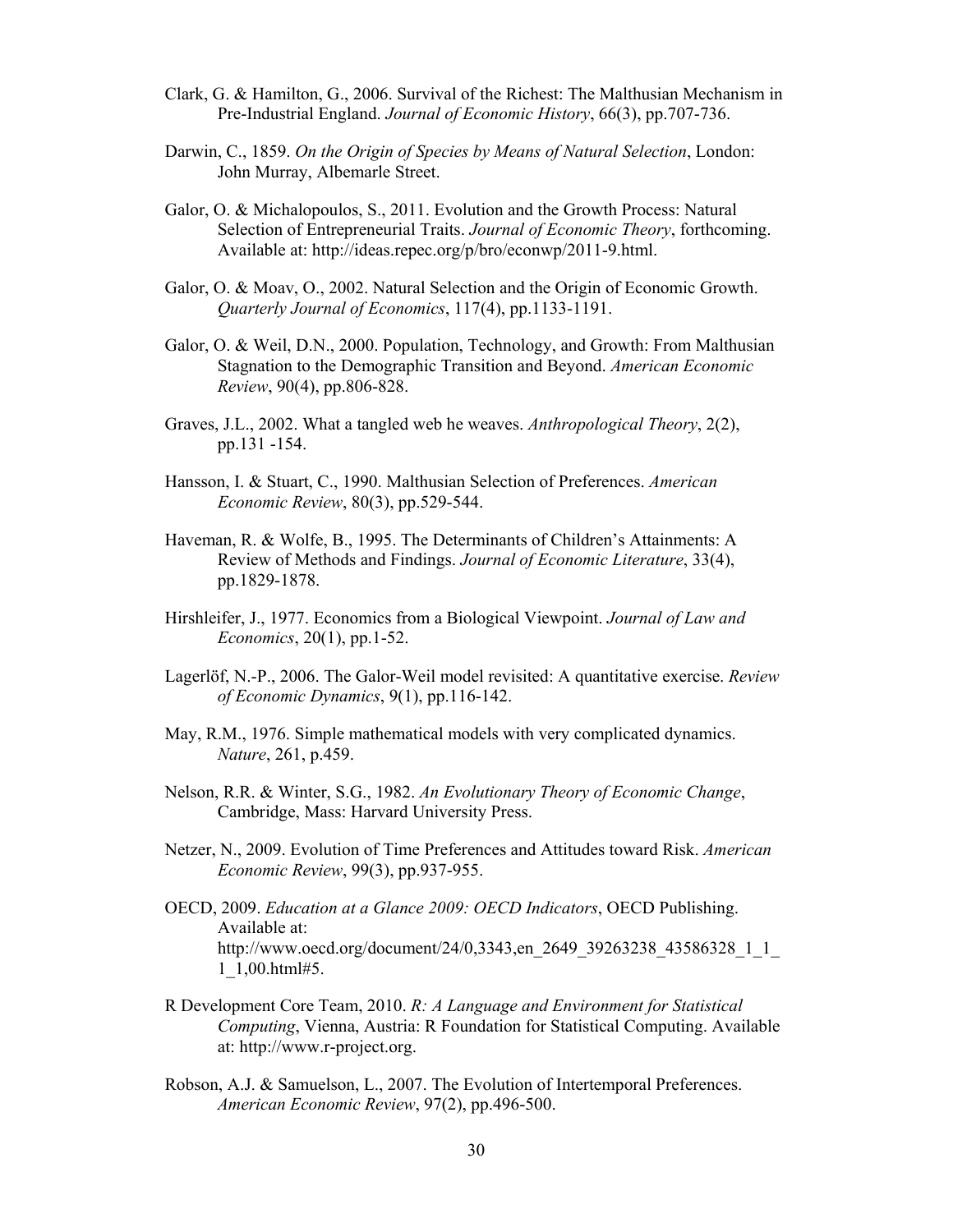- Robson, A.J. & Szentes, B., 2008. Evolution of Time Preference by Natural Selection: Comment. *American Economic Review*, 98(3), pp.1178-1188.
- Rogers, A.R., 1994. Evolution of Time Preference by Natural Selection. *American Economic Review*, 83(3), pp.460-481.
- Rubin, P.H. & Paul II, C.W., 1979. An Evolutionary Model of Taste for Risk. *Economic Inquiry*, 17(4), pp.585-596.
- Schultz, T.P., 2008. Population Policies, Fertility, Women's Human Capital, and Child Quality. In T. P. Schultz & J. Strauss, eds. *Hanbook of Development Economics*. Handbooks in Economics. Amsterdam: Elsevier B.V., p. 3249.
- Spolaore, E. & Wacziarg, R., 2009. The Diffusion of Development. *Quarterly Journal of Economics*, 124(2), pp.469-529.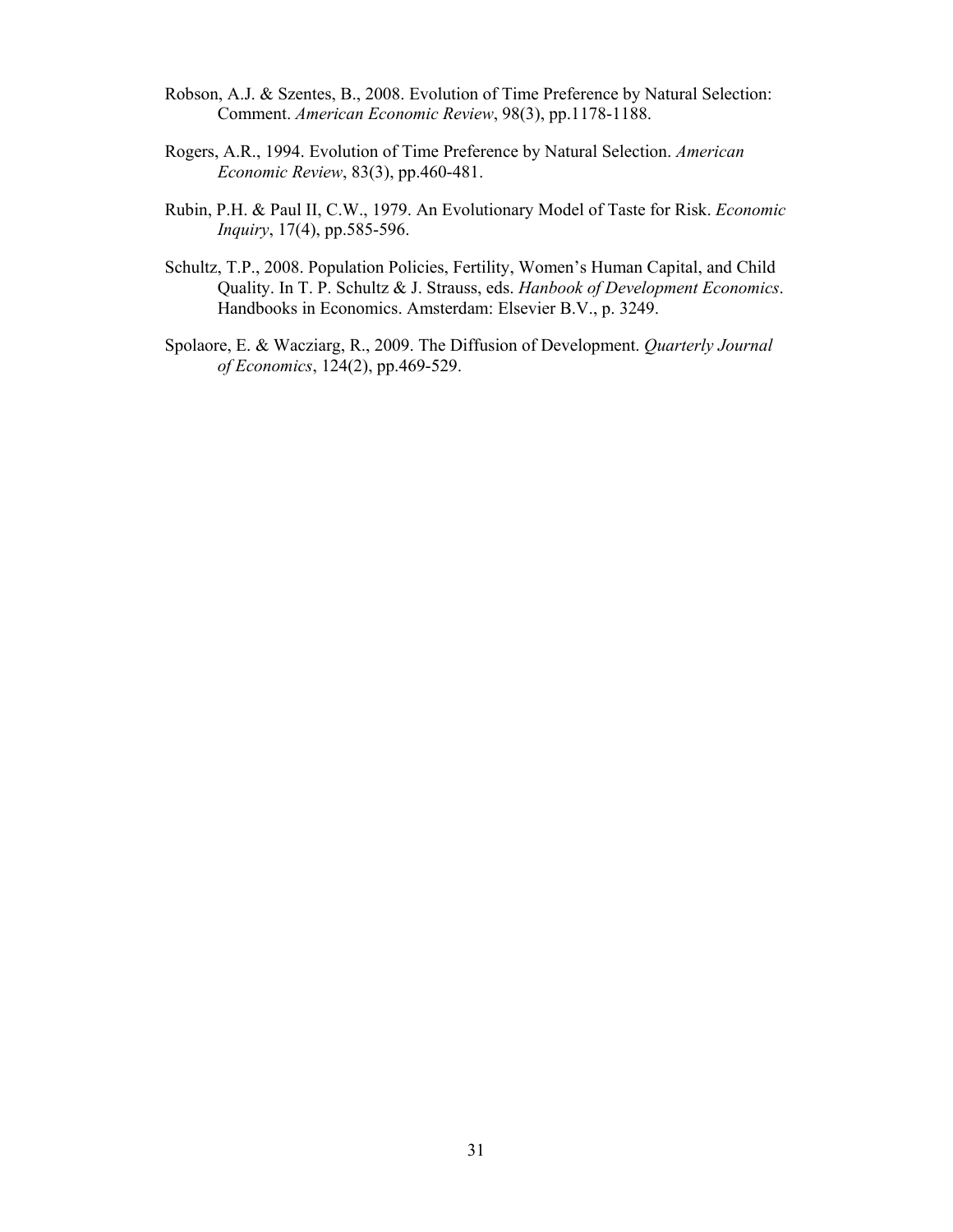# **Appendix A: R code for simulations**

The simulations in this paper were conducted using R (R Development Core Team 2010), a free language and environment for statistical computing. The software is available from http://www.r-project.org

# **1. Base case simulation**

```
#initial conditions
A < -1q < -0ea<-0
eb<-0e<-0La < -0.001Lb < -0.665L<-La+Lb
qa<-La/L
qb<-Lb/L
za<-1.17647
zb<-1.17647
na<-1
nb<-1#parameters
Ba < -1Bb<-0.85alpha<-0.4
Tau<-0.15rho<-0.99
a<-rho*Tau
m < -2gamma<-0.209
k<-8.885139596
r<-0.150890152
x < -1sc - 1zc < -sc/(1-qamma)time<-200 #number of generations
#Build data frame which will be used to store results
Growth<-data.frame(time=0, A, g, ea, eb, La, Lb, na, nb, za, zb) 
#establish a loop
for (t in 1:time) {
# population
La<-na*La
Lb<-nb*Lb
L < -La+Lbqa<-La/L
qb<-Lb/L
# technology in this period (based on education given to children in 
last period)
e<-qa*ea+qb*eb
g<-k*e^0.5
A < - (1+g) * A# income
ha<-(m*ea+a)/(ea+r*g+a)
```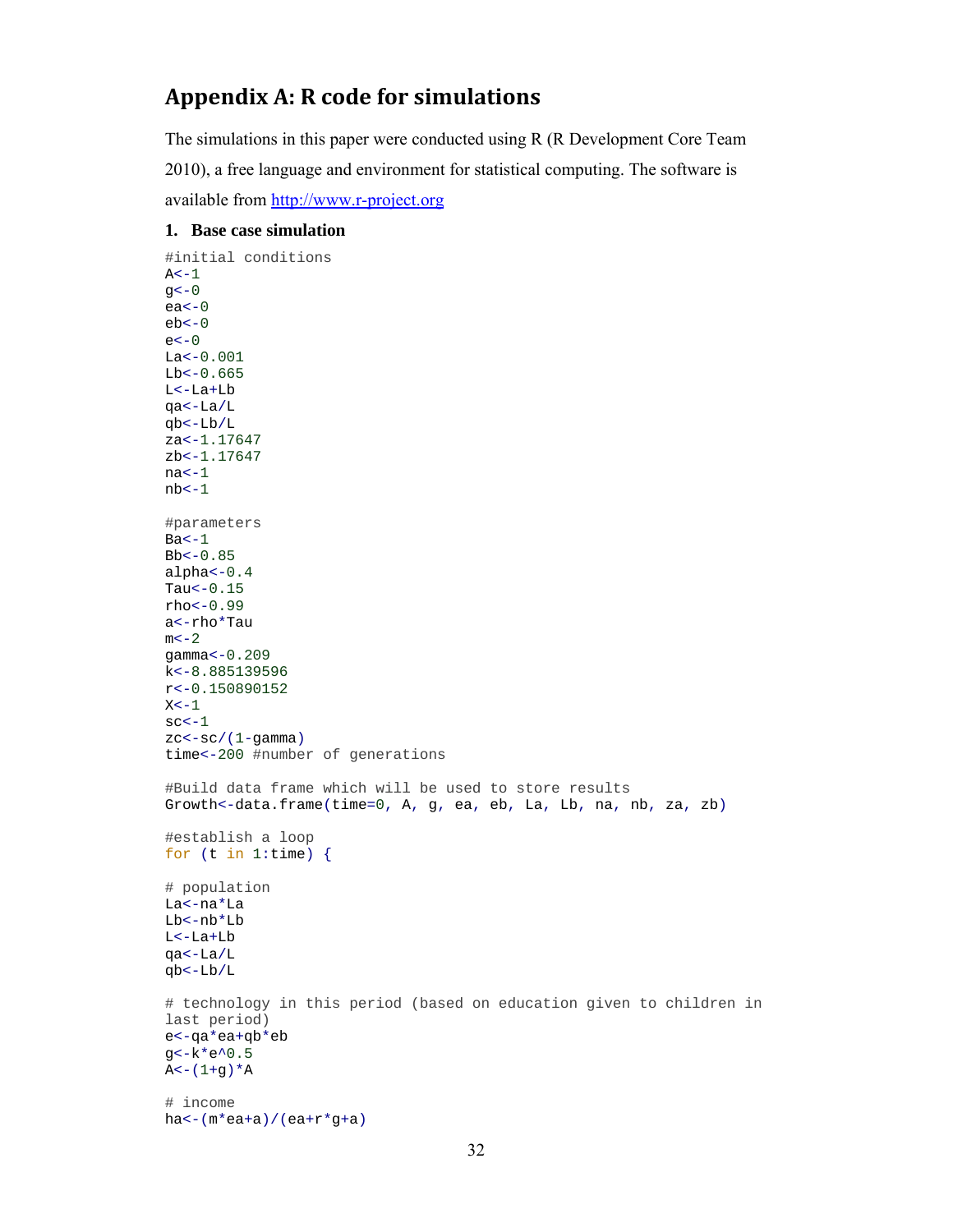```
hb \left(\pi * e b + a\right) / (e b + r * q + a)za<-ha*((A * X / (L * (qa * ha + qb * hb)))Alpha)
zb <-hb*((A*X/(L*(qa*ha+qb*hb)))^alpha)
#level of education of each genotype
ea<-max(0, (1/(2*m))*((Ba*m*r*g+Ba*m*a-Ba*a-m*r*g-a*m-a) 
+((Ba*m*x*g+Ba*m*a-Ba*a-m*x*g-a*m-a)^2+4*m*(Ba*m*x*g*Tau+Ba*m*a*Tau-Ba*a*Tau-a*r*g-a^2))^0.5)))
eb<-max(0, (1/(2*m))*((Bb*m*r*g+Bb*m*a-Bb*a-m*r*g-a*m-a)
+ \,(\,(\,\,(\mathsf{B}\mathsf{b}^*\mathsf{m}^*\mathsf{r}^*\mathsf{g}+\mathsf{B}\mathsf{b}^*\mathsf{m}^*\mathsf{a}-\mathsf{B}\mathsf{b}^*\mathsf{a}-\mathsf{m}^*\mathsf{r}^*\mathsf{g}-\mathsf{a}^*\mathsf{m}-\mathsf{a})\,\wedge\,2+4\,\mbox{*}\mathsf{m}^*(\,\mathsf{B}\mathsf{b}^*\mathsf{m}^*\mathsf{r}^*\mathsf{g}^*\mathsf{T}\mathsf{a}\mathsf{u}+\mathsf{B}\mathsf{b}^*\mathsf{m}^*\mathsf{a}^Bb*a*Tau-a*r*g-a^2))^0.5)))
#population growth
if(za>=zc) na<-gamma/(Tau+ea) 
if(zaczc & za > sc) na<-(1-(sc/za))/(Tau+ea)
if(za<=sc) na<-0
```

```
if(zb)=zc) nb<-gamma/m (Tau+eb)
if(zb<zc & zb>sc) nb<-(1-(sc/zb))/(Tau+eb)if(zb<=sc) nb<-0
```

```
#Bind the new generation of results to the data frame
Growth<-rbind(Growth, c(t, A, g, ea, eb, La, Lb, na, nb, za, zb))
```

```
#close loop
}
```
Growth

#### **2. Simulation with three genotypes**

```
#initial conditions
A < -1q < -0ea<-0eb<-0ec < -0e<-0La < -0.001Lb<-0.664Lc < -0.001L<-La+Lb+Lc
qa<-La/L
qb<-Lb/L
qc<-Lc/L
za<-1.17647
zb<-1.17647
zc<-1.17647
na<-1
nb < -1nc<-1
#parameters
Ba < -1Bb<-0.85Bc < -0.7alpha<-0.4
Tau<-0.15rho<-0.99
a<-rho*Tau
m < -2gamma<-0.209
k<-8.885139596
r<-0.150890152
X < -1
```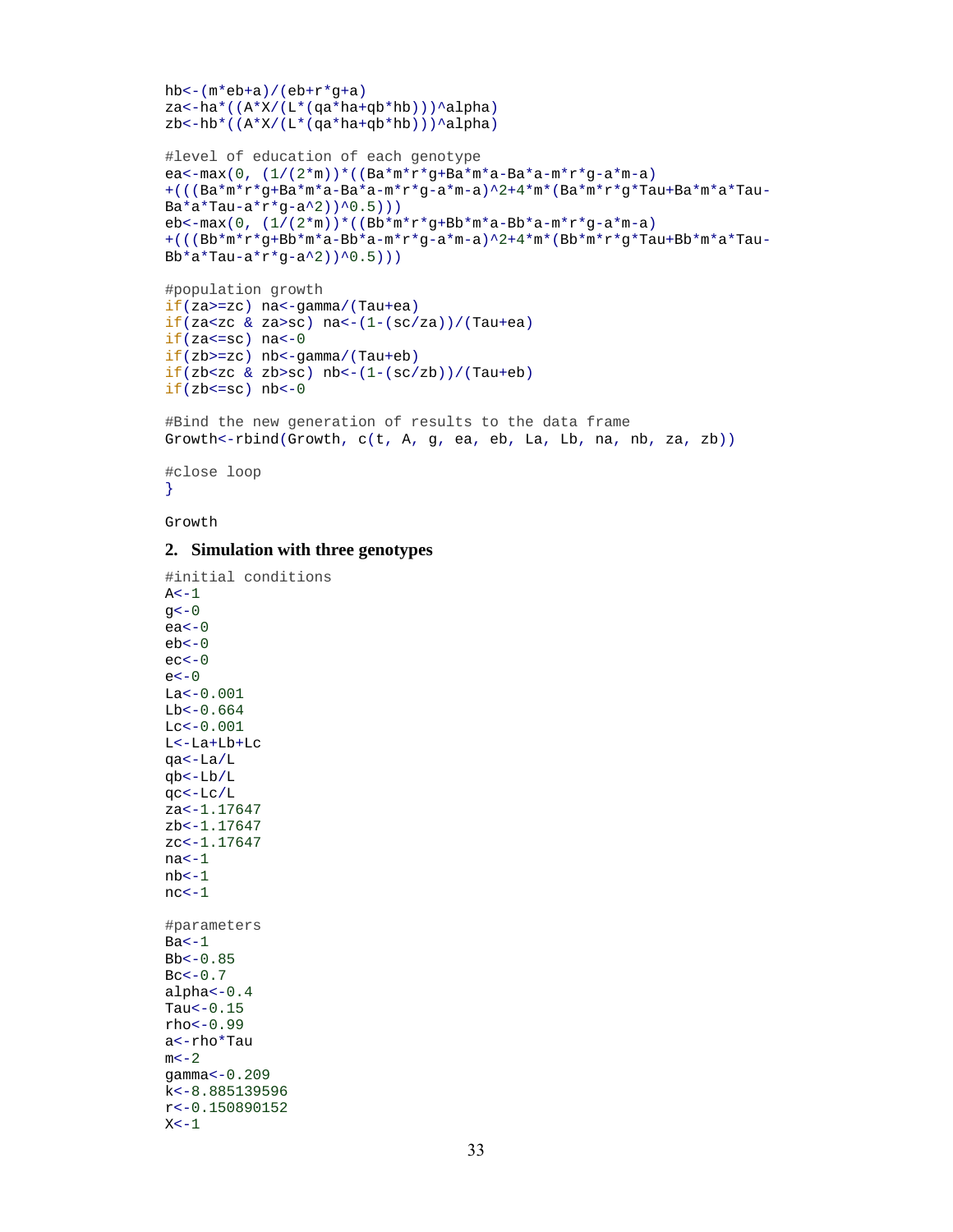```
sc - 1zsc < -sc/(1-gamma)time<-2000
#Build data frame which will be used to store results
Growth<-data.frame(time=0, A, g, ea, eb, ec, La, Lb, Lc, na, nb, nc, 
za, zb, zc) 
#establish a loop
for (t in 1:time) {
#population
La<-na*La
Lb<-nb*Lb
Lc<-nc*Lc
L<-La+Lb+Lc
qa<-La/L
qb<-Lb/L
qc<-Lc/L
# technology in this period (based on education given to children in 
last period)
e<-qa*ea+qb*eb+qc*ec
g<-k*e^0.5
A < - (1 + g) * A#income
ha<-(m*ea+a)/(ea+r*g+a) 
hb<-(m*eb+a)/(eb+r*g+a) 
hc<-(m*ec+a)/(eb+r*g+a) 
za<-ha*((A*X/(L*(qa*ha+qb*hb+qc*hc)))^alpha) 
zb < -hb * ((A * X / (L * (qa * ha + qb * hb + qc * hc))) \land alpha)zc<-hc*((A*X/(L*(qa*ha+qb*hb+qc*hc)))^alpha) 
#level of education of each genotype
ea<-max(0, (1/(2*m))*((Ba*m*g*r+Ba*m*a-Ba*a-m*g*r-a*m-a) 
+(((Ba*m*g*r+Ba*m*a-Ba*a-m*g*r-a*m-a)^2+4*m*(Ba*m*g*r*Tau+Ba*m*a*Tau-
Ba*a*Tau-a*g*r-a^2))^0.5)))
eb<-max(0, (1/(2<sup>*</sup>m))<sup>*</sup> (Bb*m*q*r+Bb*m*a-Bb*a-m*q*r-a*m-a)
+(((Bb*m*g*r+Bb*m*a-Bb*a-m*g*r-a*m-a)^2+4*m*(Bb*m*g*r*Tau+Bb*m*a*Tau-
Bb*a*Tau-a*g*r-a^2))^0.5)))
ec<-max(0, (1/(2*m))*(Bc*m*g*r+BC*m*a-Bc*a-m*g*r-a*m-a)+(((Bc*m*g*r+Bc*m*a-Bc*a-m*g*r-a*m-a)^2+4*m*(Bc*m*g*r*Tau+Bc*m*a*Tau-
Bc*a*Tau-a*g*r-a^2))^0.5))) 
#population growth
if(za>=zsc) na<-gamma/(Tau+ea) 
if(za < zsc \& za > sc) na < -(1-(sc/za))/(Tau + ea)if(za<=sc) na<-0if(zb)=zsc) nb<-qamma/(Tau+eb)if(zb < zsc \& zb > sc) nb < -(1 - (sc/zb)) / (Tau + eb)if(zb<=sc) nb<-0if(zc>=zsc) nc<-gamma/(Tau+ec) 
if(zczsc \& zczsc) nc<-(1-(sc/zc))/(Tau+ec)if(zc<=sc) nc<-0
Growth<-rbind(Growth, c(t, A, g, ea, eb, ec, La, Lb, Lc, na, nb, nc, 
za, zb, zc))
#close loop
} 
Growth
```

```
34
```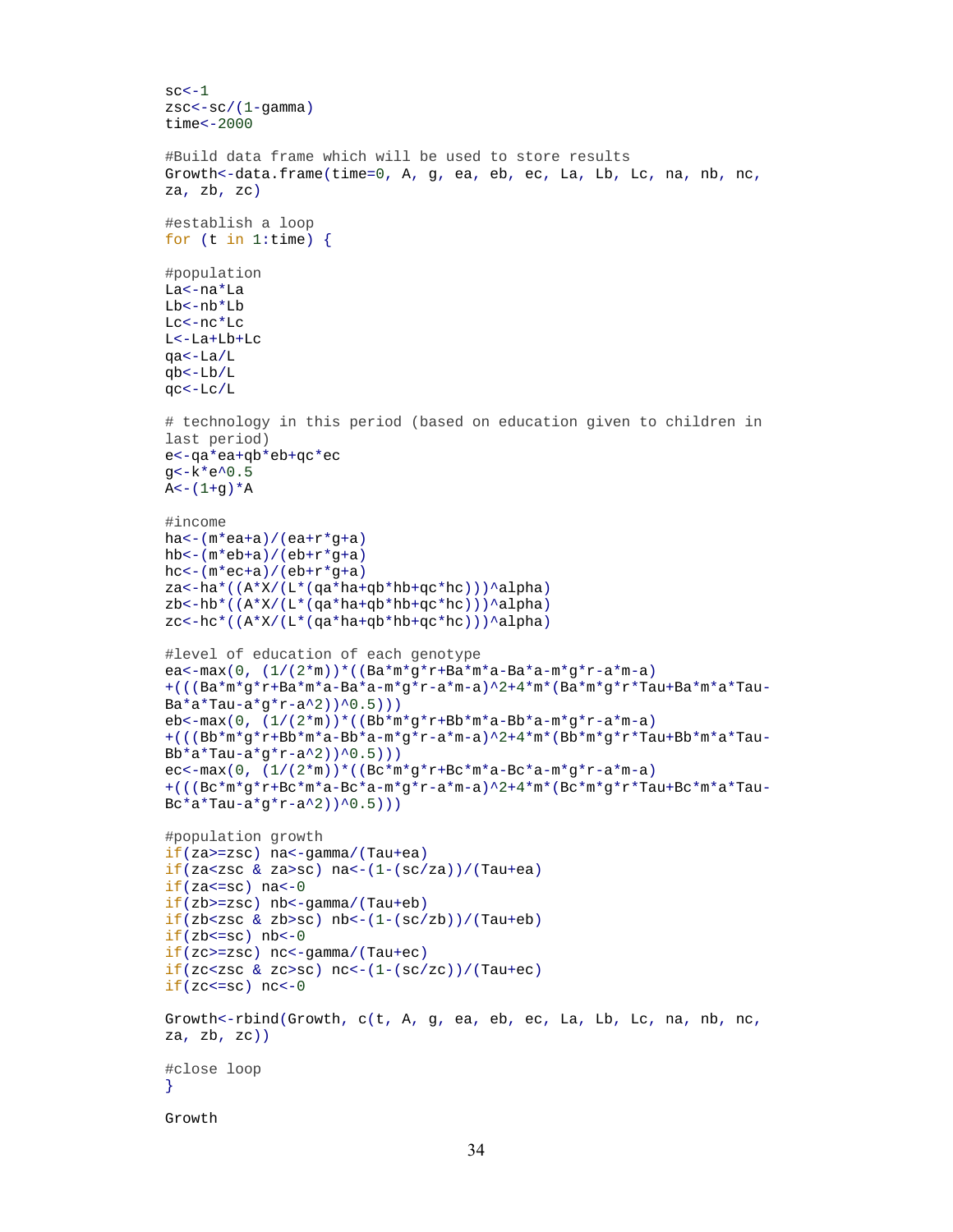| <b>ECONOMICS DISCUSSION PAPERS</b> |                                                  |                                                                                                  |  |  |  |
|------------------------------------|--------------------------------------------------|--------------------------------------------------------------------------------------------------|--|--|--|
| 2009                               |                                                  |                                                                                                  |  |  |  |
| <b>DP NUMBER</b>                   | <b>AUTHORS</b>                                   | <b>TITLE</b>                                                                                     |  |  |  |
| 09.01                              | Le, A.T.                                         | ENTRY INTO UNIVERSITY: ARE THE CHILDREN OF<br><b>IMMIGRANTS DISADVANTAGED?</b>                   |  |  |  |
| 09.02                              | Wu, Y.                                           | CHINA'S CAPITAL STOCK SERIES BY REGION AND<br><b>SECTOR</b>                                      |  |  |  |
| 09.03                              | Chen, M.H.                                       | UNDERSTANDING WORLD COMMODITY PRICES<br>RETURNS, VOLATILITY AND DIVERSIFACATION                  |  |  |  |
| 09.04                              | Velagic, R.                                      | UWA DISCUSSION PAPERS IN ECONOMICS: THE FIRST<br>650                                             |  |  |  |
| 09.05                              | McLure, M.                                       | ROYALTIES FOR REGIONS: ACCOUNTABILITY AND<br><b>SUSTAINABILITY</b>                               |  |  |  |
| 09.06                              | Chen, A. and Groenewold, N.                      | REDUCING REGIONAL DISPARITIES IN CHINA: AN<br>EVALUATION OF ALTERNATIVE POLICIES                 |  |  |  |
| 09.07                              | Groenewold, N. and Hagger, A.                    | THE REGIONAL ECONOMIC EFFECTS OF IMMIGRATION:<br>SIMULATION RESULTS FROM A SMALL CGE MODEL.      |  |  |  |
| 09.08                              | Clements, K. and Chen, D.                        | AFFLUENCE AND FOOD: SIMPLE WAY TO INFER<br><b>INCOMES</b>                                        |  |  |  |
| 09.09                              | Clements, K. and Maesepp, M.                     | A SELF-REFLECTIVE INVERSE DEMAND SYSTEM                                                          |  |  |  |
| 09.10                              | Jones, C.                                        | MEASURING WESTERN AUSTRALIAN HOUSE PRICES:<br><b>METHODS AND IMPLICATIONS</b>                    |  |  |  |
| 09.11                              | Siddique, M.A.B.                                 | WESTERN AUSTRALIA-JAPAN MINING CO-OPERATION:<br>AN HISTORICAL OVERVIEW                           |  |  |  |
| 09.12                              | Weber, E.J.                                      | PRE-INDUSTRIAL BIMETALLISM: THE INDEX COIN<br><b>HYPTHESIS</b>                                   |  |  |  |
| 09.13                              | McLure, M.                                       | PARETO AND PIGOU ON OPHELIMITY, UTILITY AND<br>WELFARE: IMPLICATIONS FOR PUBLIC FINANCE          |  |  |  |
| 09.14                              | Weber, E.J.                                      | WILFRED EDWARD GRAHAM SALTER: THE MERITS OF<br>A CLASSICAL ECONOMIC EDUCATION                    |  |  |  |
| 09.15                              | Tyers, R. and Huang, L.                          | COMBATING CHINA'S EXPORT CONTRACTION: FISCAL<br>EXPANSION OR ACCELERATED INDUSTRIAL REFORM       |  |  |  |
| 09.16                              | Zweifel, P., Plaff, D. and<br>Kühn, J.           | IS REGULATING THE SOLVENCY OF BANKS COUNTER-<br>PRODUCTIVE?                                      |  |  |  |
| 09.17                              | Clements, K.                                     | THE PHD CONFERENCE REACHES ADULTHOOD                                                             |  |  |  |
| 09.18                              | McLure, M.                                       | THIRTY YEARS OF ECONOMICS: UWA AND THE WA<br>BRANCH OF THE ECONOMIC SOCIETY FROM 1963 TO<br>1992 |  |  |  |
| 09.19                              | Harris, R.G. and Robertson, P.                   | TRADE, WAGES AND SKILL ACCUMULATION IN THE<br><b>EMERGING GIANTS</b>                             |  |  |  |
| 09.20                              | Peng, J., Cui, J., Qin, F. and<br>Groenewold, N. | STOCK PRICES AND THE MACRO ECONOMY IN CHINA                                                      |  |  |  |
| 09.21                              | Chen, A. and Groenewold, N.                      | REGIONAL EQUALITY AND NATIONAL DEVELOPMENT<br>IN CHINA: IS THERE A TRADE-OFF?                    |  |  |  |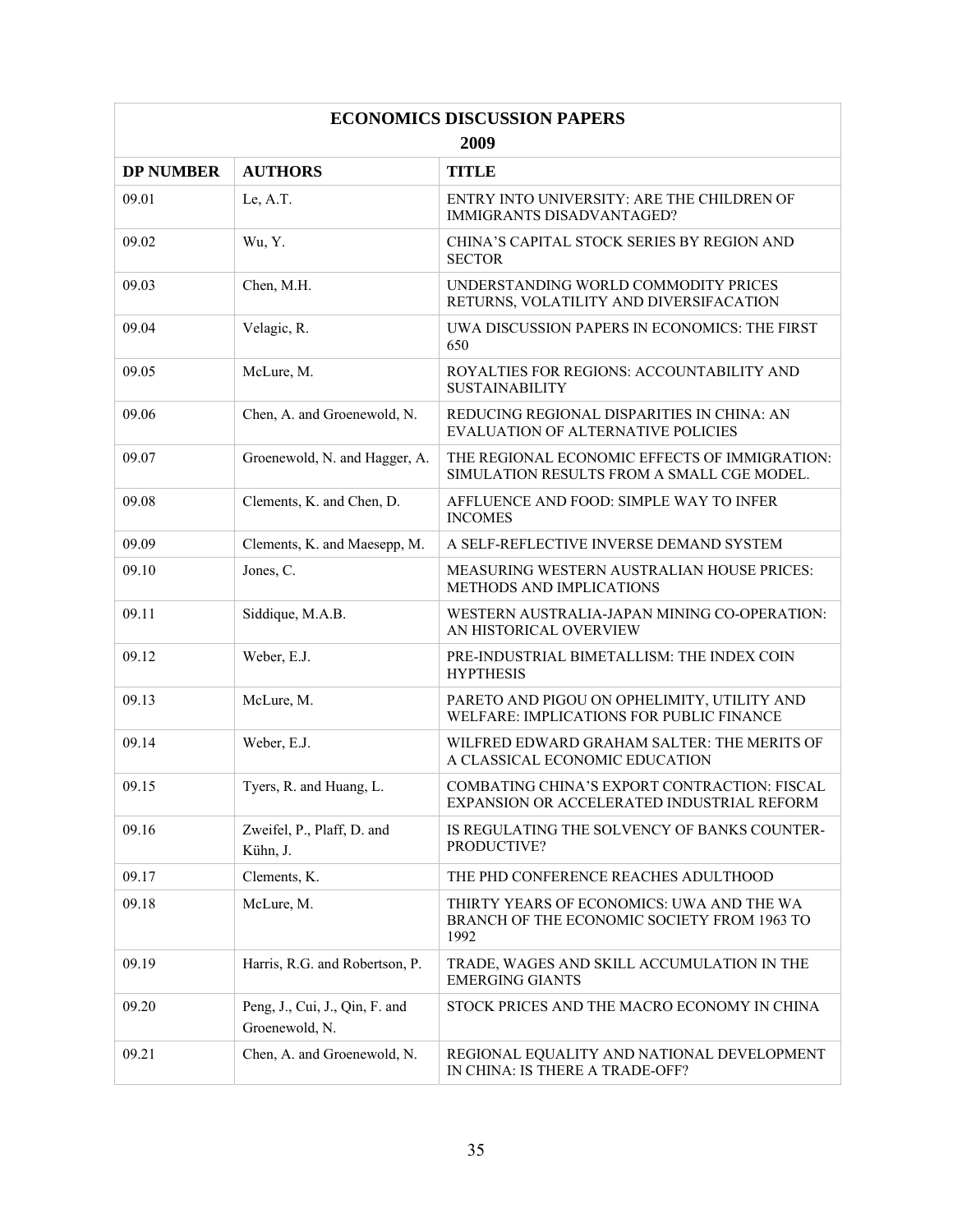| <b>ECONOMICS DISCUSSION PAPERS</b> |                                                   |                                                                                                                                 |  |  |  |
|------------------------------------|---------------------------------------------------|---------------------------------------------------------------------------------------------------------------------------------|--|--|--|
| 2010                               |                                                   |                                                                                                                                 |  |  |  |
| <b>DP</b><br><b>NUMBER</b>         | <b>AUTHORS</b>                                    | <b>TITLE</b>                                                                                                                    |  |  |  |
| 10.01                              | Hendry, D.F.                                      | RESEARCH AND THE ACADEMIC: A TALE OF<br><b>TWO CULTURES</b>                                                                     |  |  |  |
| 10.02                              | McLure, M., Turkington, D. and Weber, E.J.        | A CONVERSATION WITH ARNOLD ZELLNER                                                                                              |  |  |  |
| 10.03                              | Butler, D.J., Burbank, V.K. and<br>Chisholm, J.S. | THE FRAMES BEHIND THE GAMES: PLAYER'S<br>PERCEPTIONS OF PRISONER'S DILEMMA,<br>CHICKEN, DICTATOR, AND ULTIMATUM<br><b>GAMES</b> |  |  |  |
| 10.04                              | Harris, R.G., Robertson, P.E. and<br>Xu, J.Y.     | THE INTERNATIONAL EFFECTS OF CHINA'S<br>GROWTH, TRADE AND EDUCATION BOOMS                                                       |  |  |  |
| 10.05                              | Clements, K.W., Mongey, S. and Si, J.             | THE DYNAMICS OF NEW RESOURCE<br>PROJECTS A PROGRESS REPORT                                                                      |  |  |  |
| 10.06                              | Costello, G., Fraser, P. and Groenewold, N.       | HOUSE PRICES, NON-FUNDAMENTAL<br><b>COMPONENTS AND INTERSTATE</b><br>SPILLOVERS: THE AUSTRALIAN EXPERIENCE                      |  |  |  |
| 10.07                              | Clements, K.                                      | REPORT OF THE 2009 PHD CONFERENCE IN<br><b>ECONOMICS AND BUSINESS</b>                                                           |  |  |  |
| 10.08                              | Robertson, P.E.                                   | <b>INVESTMENT LED GROWTH IN INDIA: HINDU</b><br>FACT OR MYTHOLOGY?                                                              |  |  |  |
| 10.09                              | Fu, D., Wu, Y. and Tang, Y.                       | THE EFFECTS OF OWNERSHIP STRUCTURE<br>AND INDUSTRY CHARACTERISTICS ON<br><b>EXPORT PERFORMANCE</b>                              |  |  |  |
| 10.10                              | Wu, Y.                                            | INNOVATION AND ECONOMIC GROWTH IN<br><b>CHINA</b>                                                                               |  |  |  |
| 10.11                              | Stephens, B.J.                                    | THE DETERMINANTS OF LABOUR FORCE<br>STATUS AMONG INDIGENOUS AUSTRALIANS                                                         |  |  |  |
| 10.12                              | Davies, M.                                        | FINANCING THE BURRA BURRA MINES,<br>SOUTH AUSTRALIA: LIQUIDITY PROBLEMS<br>AND RESOLUTIONS                                      |  |  |  |
| 10.13                              | Tyers, R. and Zhang, Y.                           | APPRECIATING THE RENMINBI                                                                                                       |  |  |  |
| 10.14                              | Clements, K.W., Lan, Y. and Seah, S.P.            | THE BIG MAC INDEX TWO DECADES ON<br>AN EVALUATION OF BURGERNOMICS                                                               |  |  |  |
| 10.15                              | Robertson, P.E. and Xu, J.Y.                      | IN CHINA'S WAKE:<br>HAS ASIA GAINED FROM CHINA'S GROWTH?                                                                        |  |  |  |
| 10.16                              | Clements, K.W. and Izan, H.Y.                     | THE PAY PARITY MATRIX: A TOOL FOR<br>ANALYSING THE STRUCTURE OF PAY                                                             |  |  |  |
| 10.17                              | Gao, G.                                           | <b>WORLD FOOD DEMAND</b>                                                                                                        |  |  |  |
| 10.18                              | Wu, Y.                                            | INDIGENOUS INNOVATION IN CHINA:<br>IMPLICATIONS FOR SUSTAINABLE GROWTH                                                          |  |  |  |
| 10.19                              | Robertson, P.E.                                   | DECIPHERING THE HINDU GROWTH EPIC                                                                                               |  |  |  |
| 10.20                              | Stevens, G.                                       | RESERVE BANK OF AUSTRALIA-THE ROLE OF<br><b>FINANCE</b>                                                                         |  |  |  |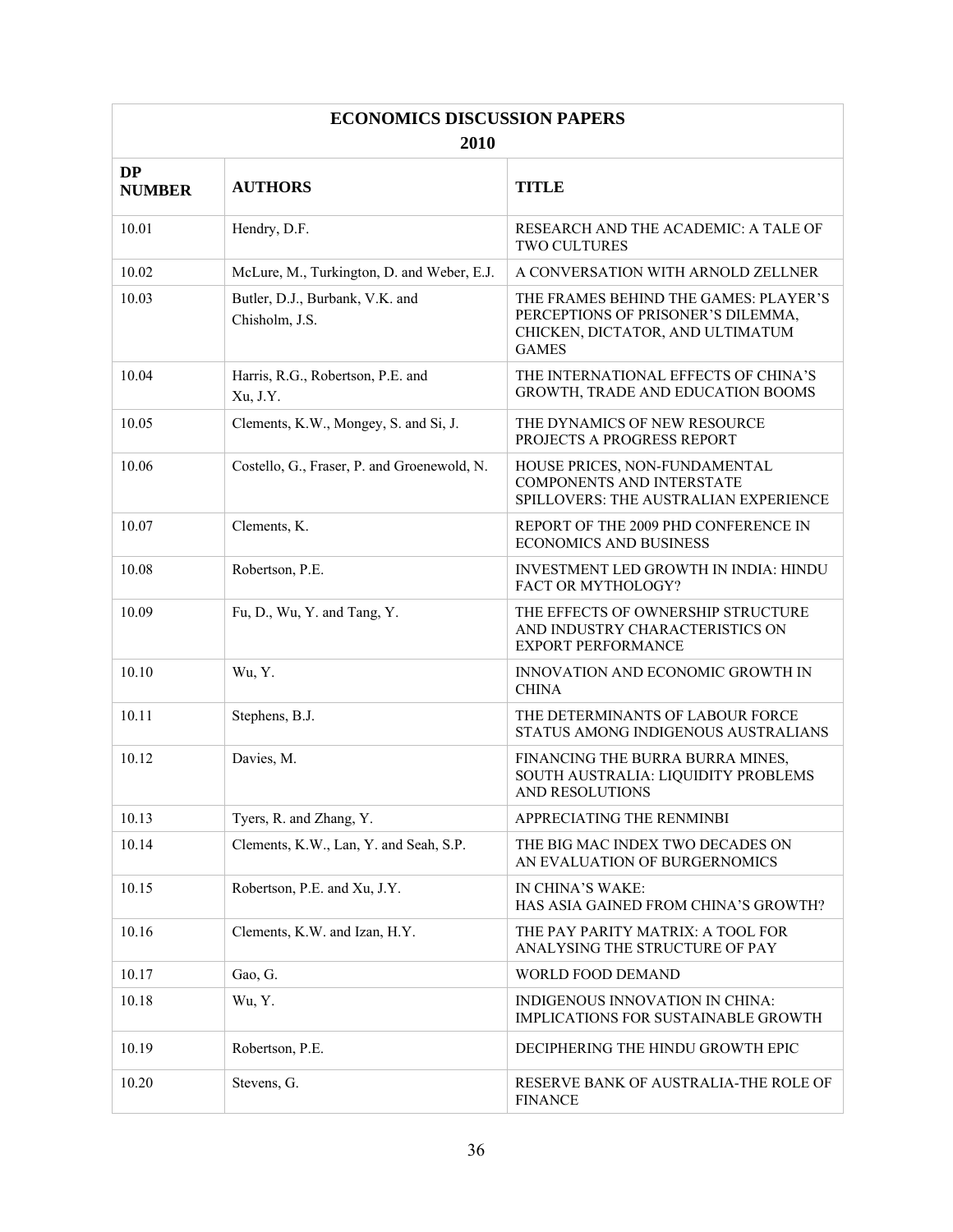| 10.21 | Widmer, P.K., Zweifel, P. and Farsi, M.                | ACCOUNTING FOR HETEROGENEITY IN THE<br>MEASUREMENT OF HOSPITAL PERFORMANCE                            |
|-------|--------------------------------------------------------|-------------------------------------------------------------------------------------------------------|
| 10.22 | McLure, M.                                             | ASSESSMENTS OF A. C. PIGOU'S FELLOWSHIP<br><b>THESES</b>                                              |
| 10.23 | Poon, A.R.                                             | THE ECONOMICS OF NONLINEAR PRICING:<br>EVIDENCE FROM AIRFARES AND GROCERY<br><b>PRICES</b>            |
| 10.24 | Halperin, D.                                           | FORECASTING METALS RETURNS: A<br>BAYESIAN DECISION THEORETIC APPROACH                                 |
| 10.25 | Clements, K.W. and Si. J.                              | THE INVESTMENT PROJECT PIPELINE: COST<br>ESCALATION, LEAD-TIME, SUCCESS, FAILURE<br><b>AND SPEED</b>  |
| 10.26 | Chen, A., Groenewold, N. and Hagger, A.J.              | THE REGIONAL ECONOMIC EFFECTS OF A<br><b>REDUCTION IN CARBON EMISSIONS</b>                            |
| 10.27 | Siddique, A., Selvanathan, E.A. and<br>Selvanathan, S. | REMITTANCES AND ECONOMIC GROWTH:<br>EMPIRICAL EVIDENCE FROM BANGLADESH.<br><b>INDIA AND SRI LANKA</b> |